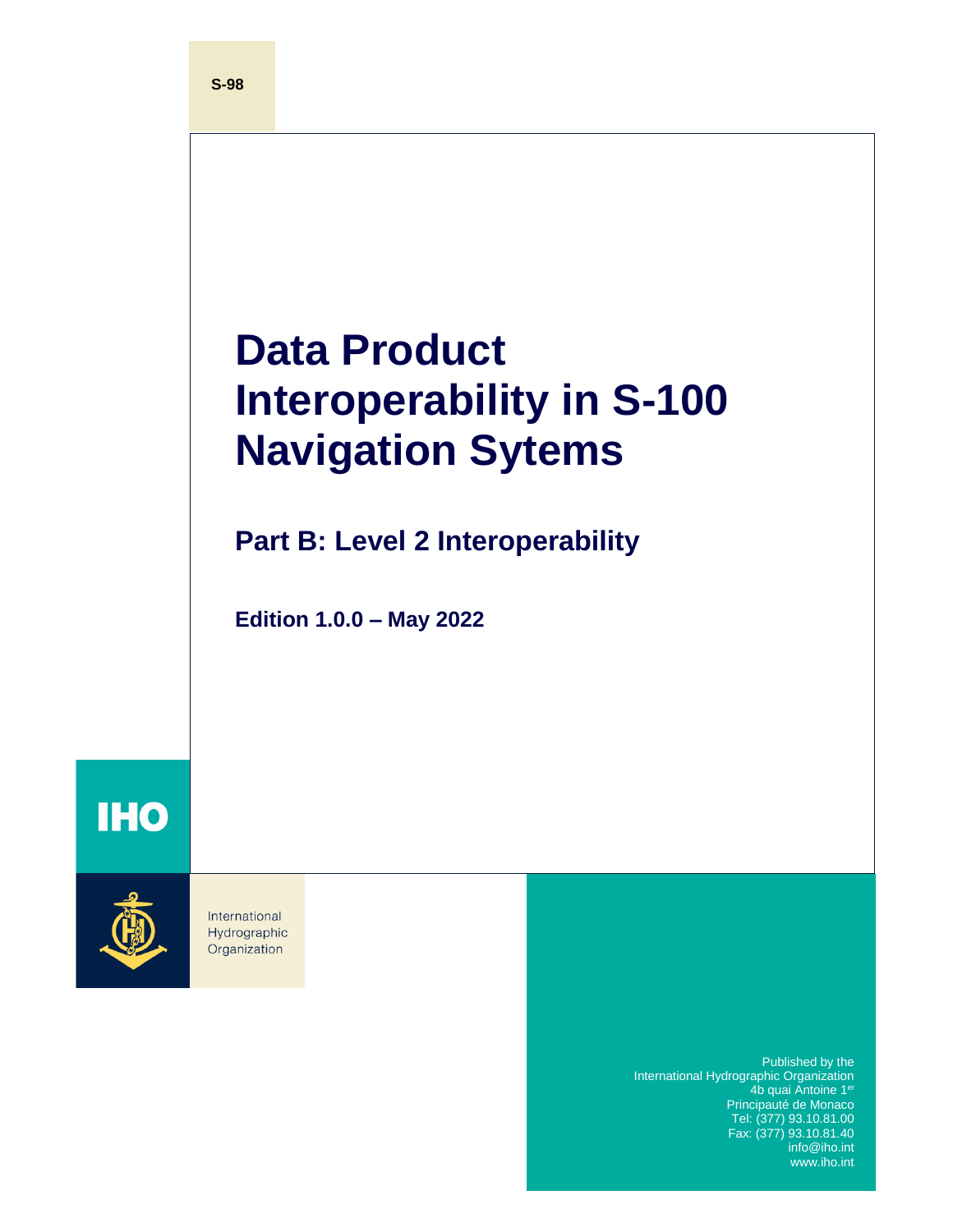#### © Copyright International Hydrographic Organization 2022

This work is copyright. Apart from any use permitted in accordance with the [Berne](http://www.wipo.int/treaties/en/ip/berne/trtdocs_wo001.html)  [Convention for the Protection of Literary and Artistic Works](http://www.wipo.int/treaties/en/ip/berne/trtdocs_wo001.html) (1886), and except in the circumstances described below, no part may be translated, reproduced by any process, adapted, communicated or commercially exploited without prior written permission from the International Hydrographic Organization (IHO). Copyright in some of the material in this publication may be owned by another party and permission for the translation and/or reproduction of that material must be obtained from the owner.

This document or partial material from this document may be translated, reproduced or distributed for general information, on no more than a cost recovery basis. Copies may not be sold or distributed for profit or gain without prior written agreement of the IHO Secretariat and any other copyright holders.

In the event that this document or partial material from this document is reproduced, translated or distributed under the terms described above, the following statements are to be included:

*"Material from IHO publication [reference to extract: Title, Edition] is reproduced with the permission of the IHO Secretariat (Permission No ……./…) acting for the International Hydrographic Organization (IHO), which does not accept responsibility for the correctness of the material as reproduced: in case of doubt, the IHO's authentic text shall prevail. The incorporation of material sourced from IHO shall not be construed as constituting an endorsement by IHO of this product."* 

*"This [document/publication] is a translation of IHO [document/publication] [name]. The IHO has not checked this translation and therefore takes no responsibility for its accuracy. In case of doubt the source version of [name] in [language] should be consulted."*

The IHO Logo or other identifiers shall not be used in any derived product without prior written permission from the IHO Secretariat.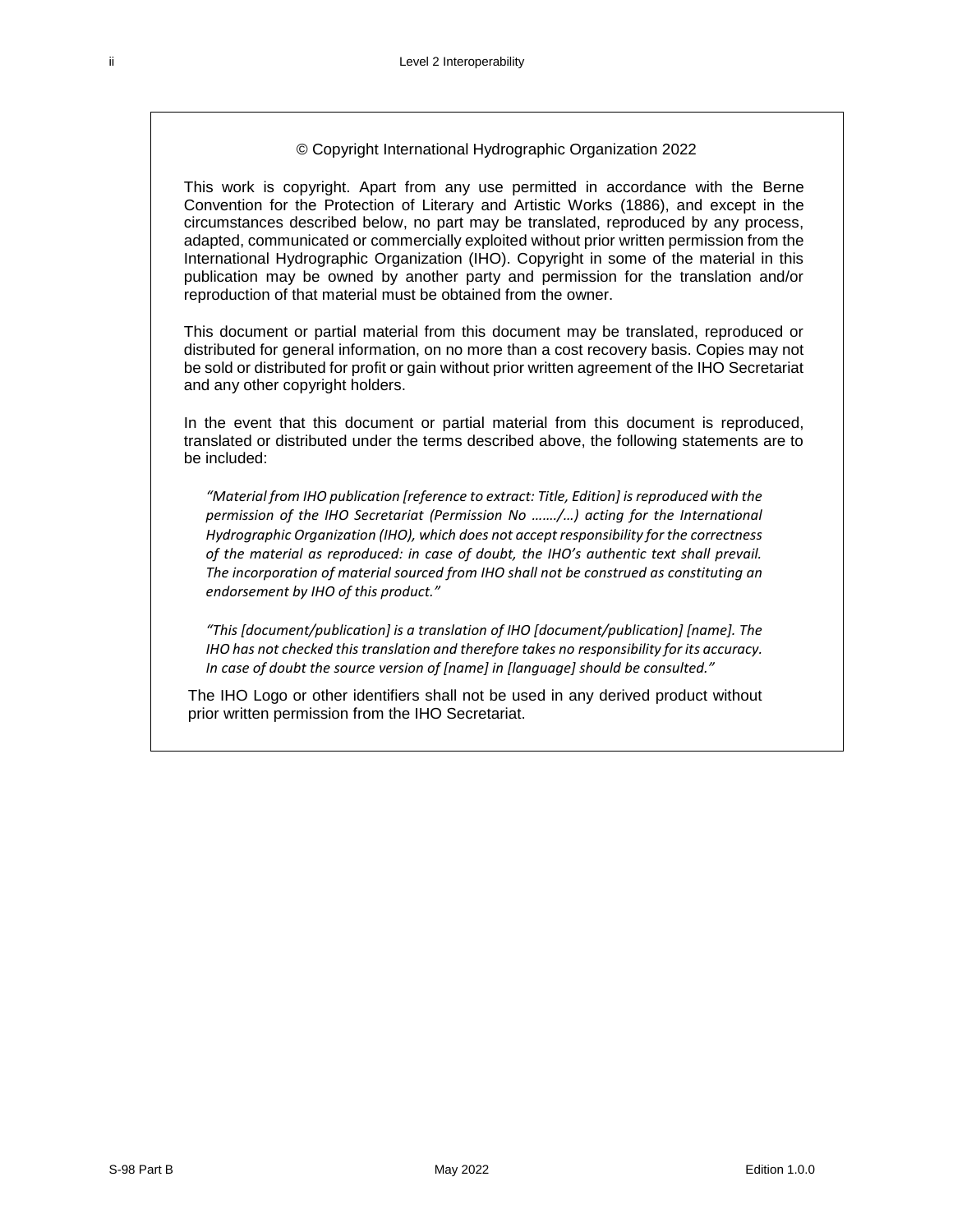# **Contents**

| $B-1.1$<br>$B-3.1$<br>$B-3.1.1$<br>B-3.1.2<br>$B-3.1.4$<br>$B-3.1.5$<br>$B-3.1.6$<br>$B-3.1.7$<br>$B-3.2$<br>$B-3.2.1$<br>$B-3.2.2$<br>$B-3.3$<br>$B-4.1$<br>B-4.2<br>$B-4.2.1$<br>$B-5.1$<br>$B-5.1.1$<br>$B-5.1.2$<br>$B-5.1.3$<br>$B-5.2$<br>$B-5.2.1$<br>$B-5.2.2$<br>$B-5.2.3$<br>$B-5.3$<br>B-5.4<br>B-5.4.1<br>$B-5.4.2$<br>$B-5.5$<br>$B-5.6$<br>$B-5.6.1$<br>$B-5.6.2$<br>$B-5.7$<br>$B-5.8$<br>$B-5.9$<br>$B-5.10$<br>$B-5.11$<br>$B-6.1$<br>$B-6.2$<br>$B-6.3$<br>$B-6.4$ |         |  |
|--------------------------------------------------------------------------------------------------------------------------------------------------------------------------------------------------------------------------------------------------------------------------------------------------------------------------------------------------------------------------------------------------------------------------------------------------------------------------------------|---------|--|
|                                                                                                                                                                                                                                                                                                                                                                                                                                                                                      |         |  |
|                                                                                                                                                                                                                                                                                                                                                                                                                                                                                      |         |  |
|                                                                                                                                                                                                                                                                                                                                                                                                                                                                                      |         |  |
|                                                                                                                                                                                                                                                                                                                                                                                                                                                                                      |         |  |
|                                                                                                                                                                                                                                                                                                                                                                                                                                                                                      |         |  |
|                                                                                                                                                                                                                                                                                                                                                                                                                                                                                      |         |  |
|                                                                                                                                                                                                                                                                                                                                                                                                                                                                                      |         |  |
|                                                                                                                                                                                                                                                                                                                                                                                                                                                                                      |         |  |
|                                                                                                                                                                                                                                                                                                                                                                                                                                                                                      |         |  |
|                                                                                                                                                                                                                                                                                                                                                                                                                                                                                      |         |  |
|                                                                                                                                                                                                                                                                                                                                                                                                                                                                                      |         |  |
|                                                                                                                                                                                                                                                                                                                                                                                                                                                                                      |         |  |
|                                                                                                                                                                                                                                                                                                                                                                                                                                                                                      |         |  |
|                                                                                                                                                                                                                                                                                                                                                                                                                                                                                      | $B-6.5$ |  |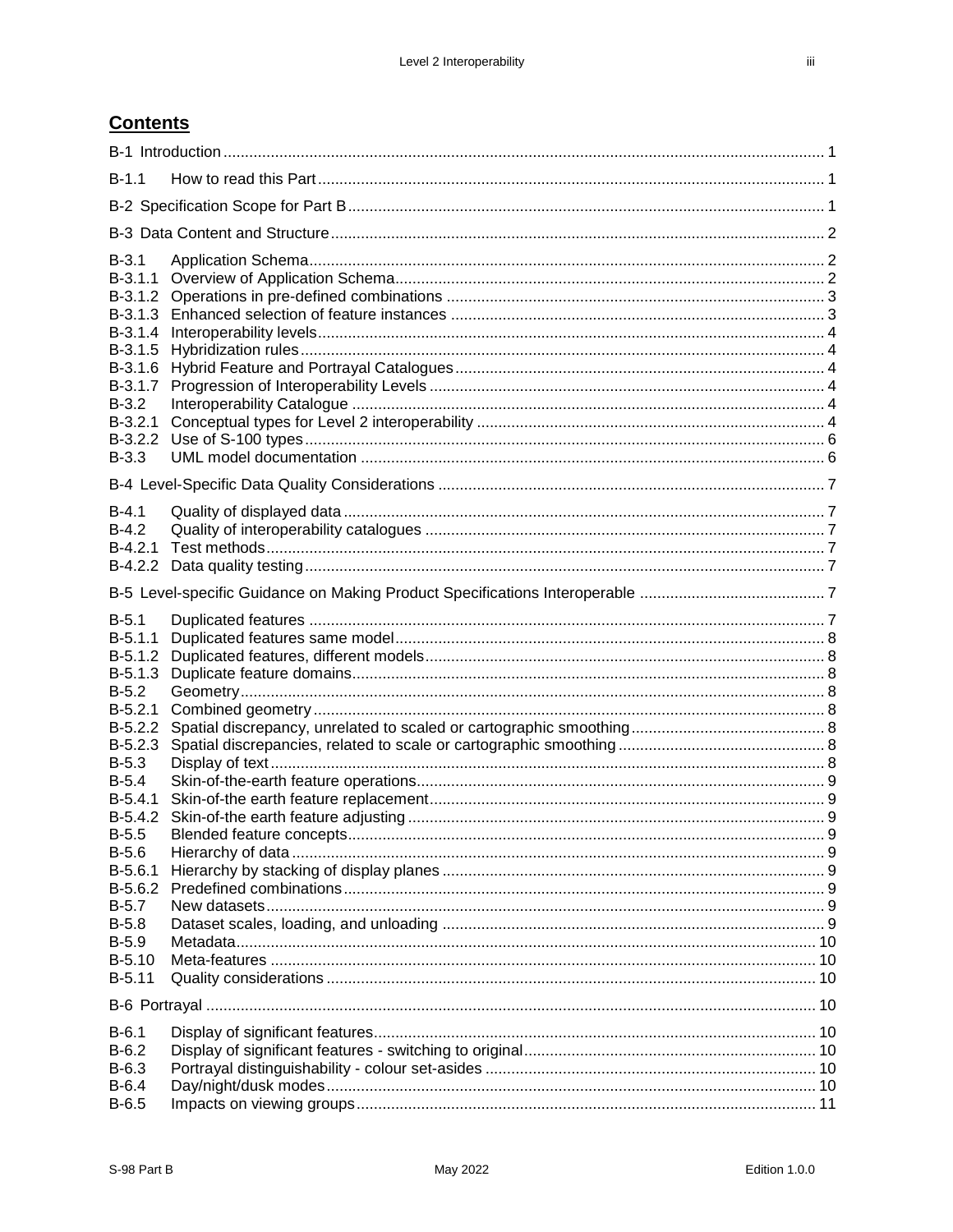| $B-6.6$   |  |  |  |
|-----------|--|--|--|
| $B-6.7$   |  |  |  |
| $B-6.8$   |  |  |  |
| B-6.9     |  |  |  |
| $B-6.9.1$ |  |  |  |
| B-6.9.2   |  |  |  |
|           |  |  |  |
|           |  |  |  |
|           |  |  |  |
|           |  |  |  |
|           |  |  |  |
|           |  |  |  |
|           |  |  |  |
| $B-10$    |  |  |  |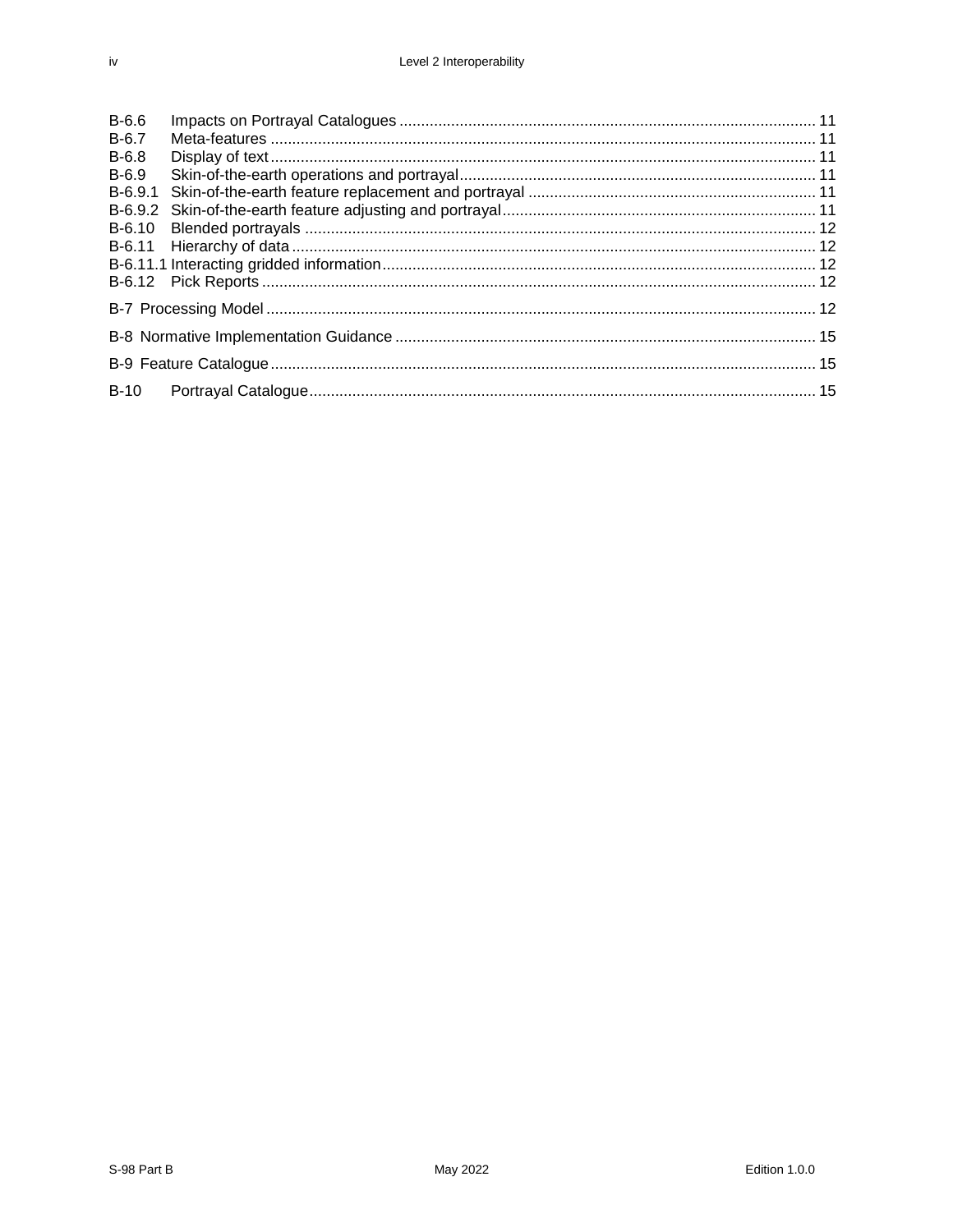# **Document History**

Changes to this Specification are coordinated by the IHO S-100 Working Group. New editions will be made available via the IHO web site. Maintenance of the Specification shall conform to IHO Resolution 2/2007 (as amended).

| <b>Version</b><br><b>Number</b>       | Date        | <b>Approved</b><br><b>By</b> | <b>Purpose</b>                                                                                                                                                  |  |
|---------------------------------------|-------------|------------------------------|-----------------------------------------------------------------------------------------------------------------------------------------------------------------|--|
| 0.1                                   | 31 Jul 2017 | EM, RM                       | First draft.                                                                                                                                                    |  |
| 0.2                                   | 12 Dec 2017 | RM, EM                       | Changes from interoperability workshop and TSM5.                                                                                                                |  |
| 0.3                                   | 08 Jul 2018 | EM, RM                       | Edits from March 2018 review comments                                                                                                                           |  |
|                                       |             |                              | Updates for conformance to S-100 Edition 4.0.0, ISO<br>19115-1, and 19115-3. Removed metadata items not<br>used by S-98 from the metadata documentation tables. |  |
| 1.0.0 RC1<br>13 Mar 2019<br><b>RM</b> |             |                              | Applied S-100 WG4 decisions; updated metadata to<br>conform to final version of S-100 Edition 4.0.0.                                                            |  |
| 1.0.0 (Draft)                         | 21 Mar 2019 | <b>JW</b>                    | Editorial updates for HSSC.                                                                                                                                     |  |
| 0.4                                   | Jan 2020    | RM                           | Revised after TSM7 decision to separate interoperability<br>into an abstract specification (new S-100 Part) and<br>implementation specification (S-98).         |  |
| 1.0.0                                 | May 2022    | S-100WG                      | Submission to HSSC14 for approval.                                                                                                                              |  |
| 1.0.0                                 | May 2022    | <b>HSSC</b>                  | Initial published version for evaluation and testing.                                                                                                           |  |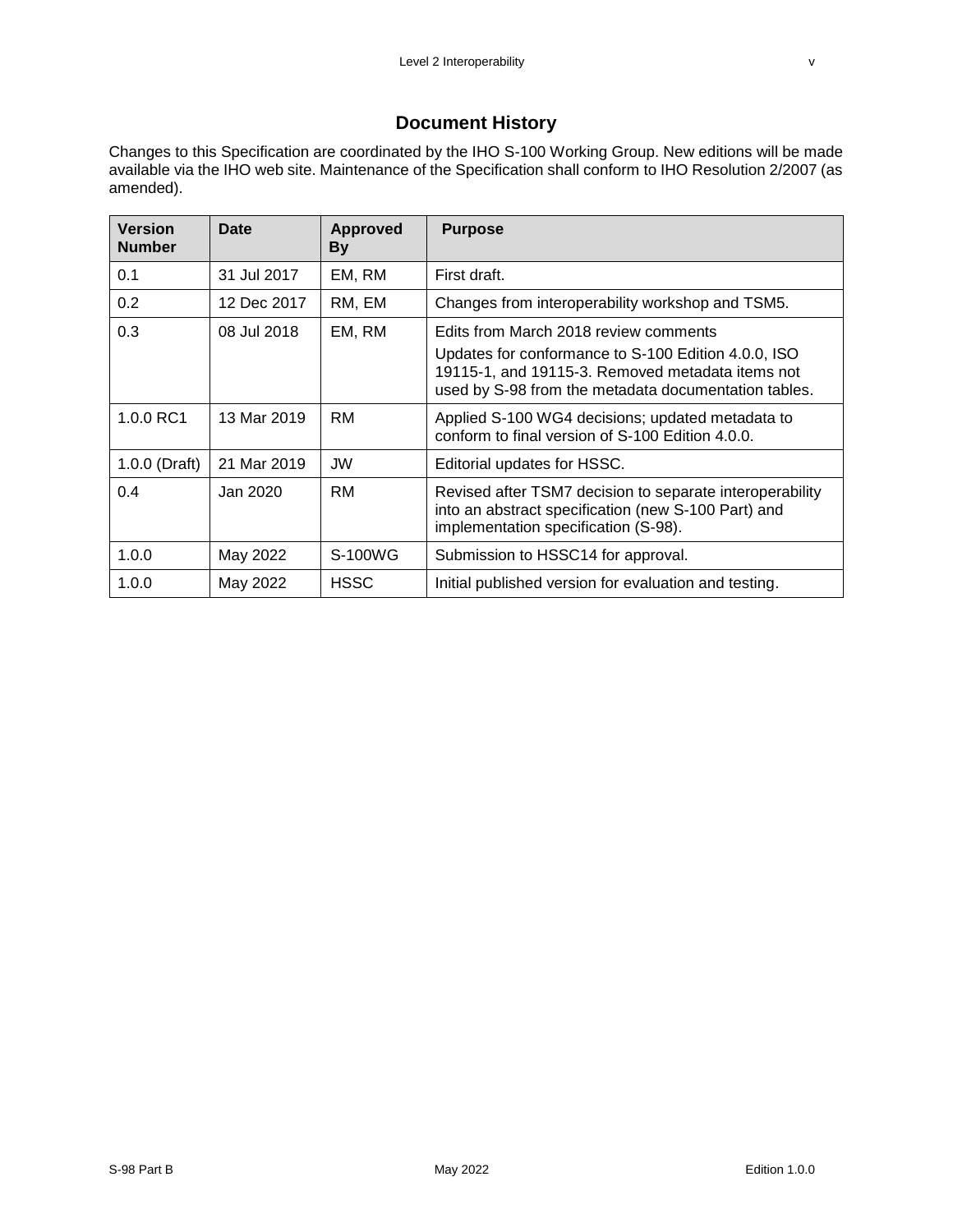Page intentionally left blank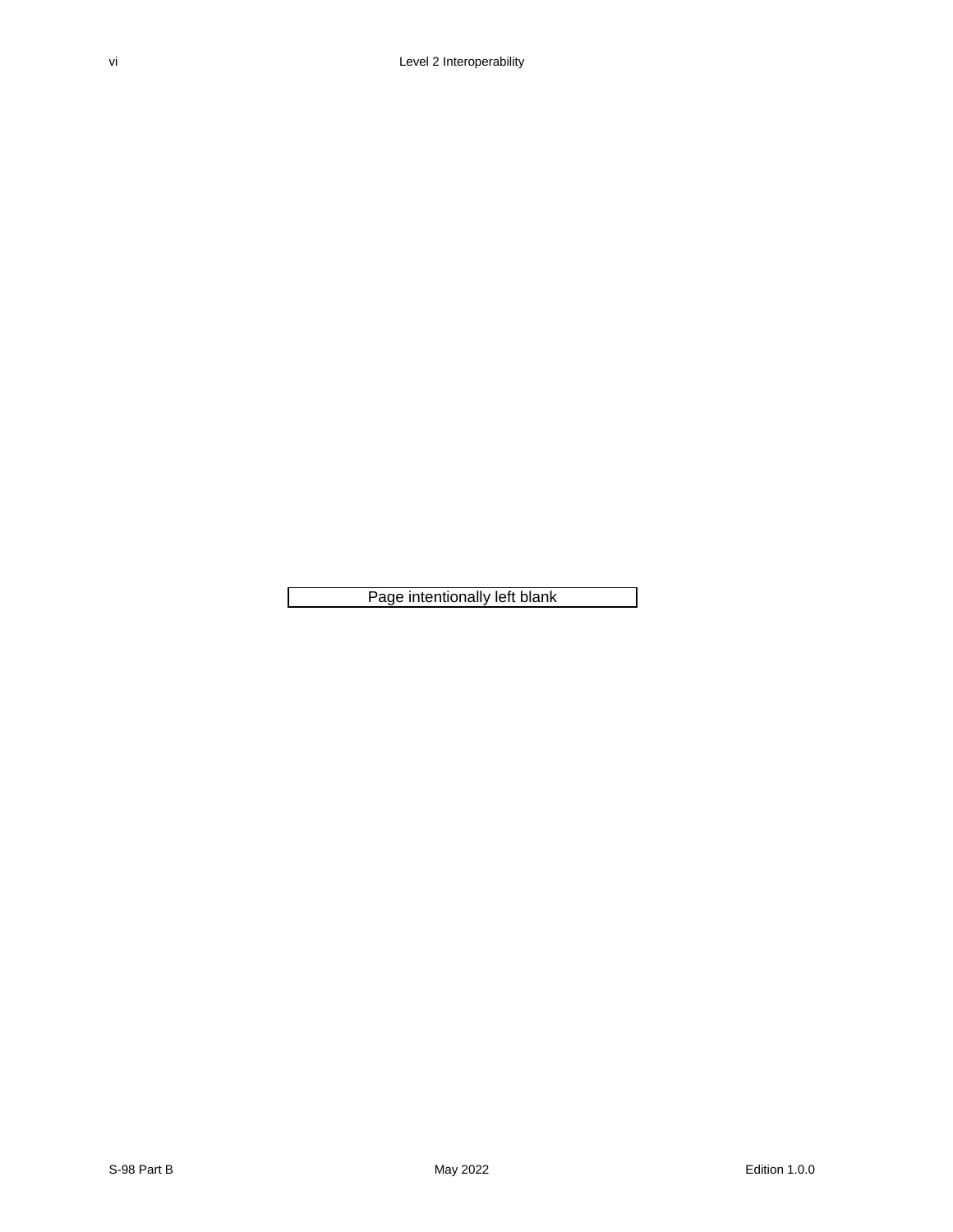## <span id="page-6-0"></span>**B-1 Introduction**

S-98 Part B contains information that applies to Interoperability Catalogues which use interoperability rules and operations of at most Level 2 interoperability.

Interoperability Catalogues conforming to this Part must comply with both the following components of S-98:

- 1) S-98 Main Specification, which describes requirements applying to all S-98 Interoperability Catalogues and S-98 Exchange Sets;
- 2) S-98 Part B (this Part), which defines the subset of the interoperability model and Catalogue encoding that are specific to Level 2 interoperability.

The hypothetical processing model for implementations is described in general terms in the "S-98 - Main" document and elaborated in clause B[-B-7](#page-17-4) of this Part.

Level 2 interoperability includes the following capabilities:

- Level 1 interoperability, in which feature types from different products, including S-101, are interleaved as specified by display plane and drawing priority information contained in the Interoperability Catalogue.
- In addition, Level 2 allows suppression of all features of a specified feature type in a specified product, with another feature type from a different product being displayed instead. Filtering by attribute values and geometry type is also possible.
- Level 2 also adds constructs allowing Catalogues to partition interoperability rules and operations according to specified combinations of data products ("predefined combinations"). The rules and operations in each partition are applied only when the corresponding data products are part of the display.

The output of interoperability processing is either the original feature data (processing option 1) or drawing instructions (processing option 2), accompanied by display plane and drawing priority information, which is passed through to the portrayal processor. Clause B-7 elaborates on these options.

## <span id="page-6-1"></span>**B-1.1 How to read this Part**

Clause B-2 of this Part contains scope identification information corresponding to the contents of this Part, which applies specifically to Interoperability Catalogues designated as Level 2.

For Clauses B-3–B-10, the content of the clause or sub-clause extends or elaborates on the content under the same or similar clause heading or sub-heading in the S-98 – Main document.

The numbering of clauses B-3–B-10 may differ from that of corresponding clauses in S-98 – Main, because for some there is no additional Level-specific information needed. If a clause or sub-clause in S-98 – Main has no corresponding clause or sub-clause in this Part, there is no Level-specific information on that topic.

Part B includes Part A content (pertaining to Level 1), adapted as necessary for Level 2. Reference to Part A should therefore not be needed.

## <span id="page-6-2"></span>**B-2 Specification Scope for Part B**

S-98 Part B describes the portions of S-98 which correspond to the following scope defined in S-98 – Main (clause 2):

**Scope Identification:** S98L2

**Level:** MD ScopeCode – 13 (software)

**Level Name**: Interoperability Level 2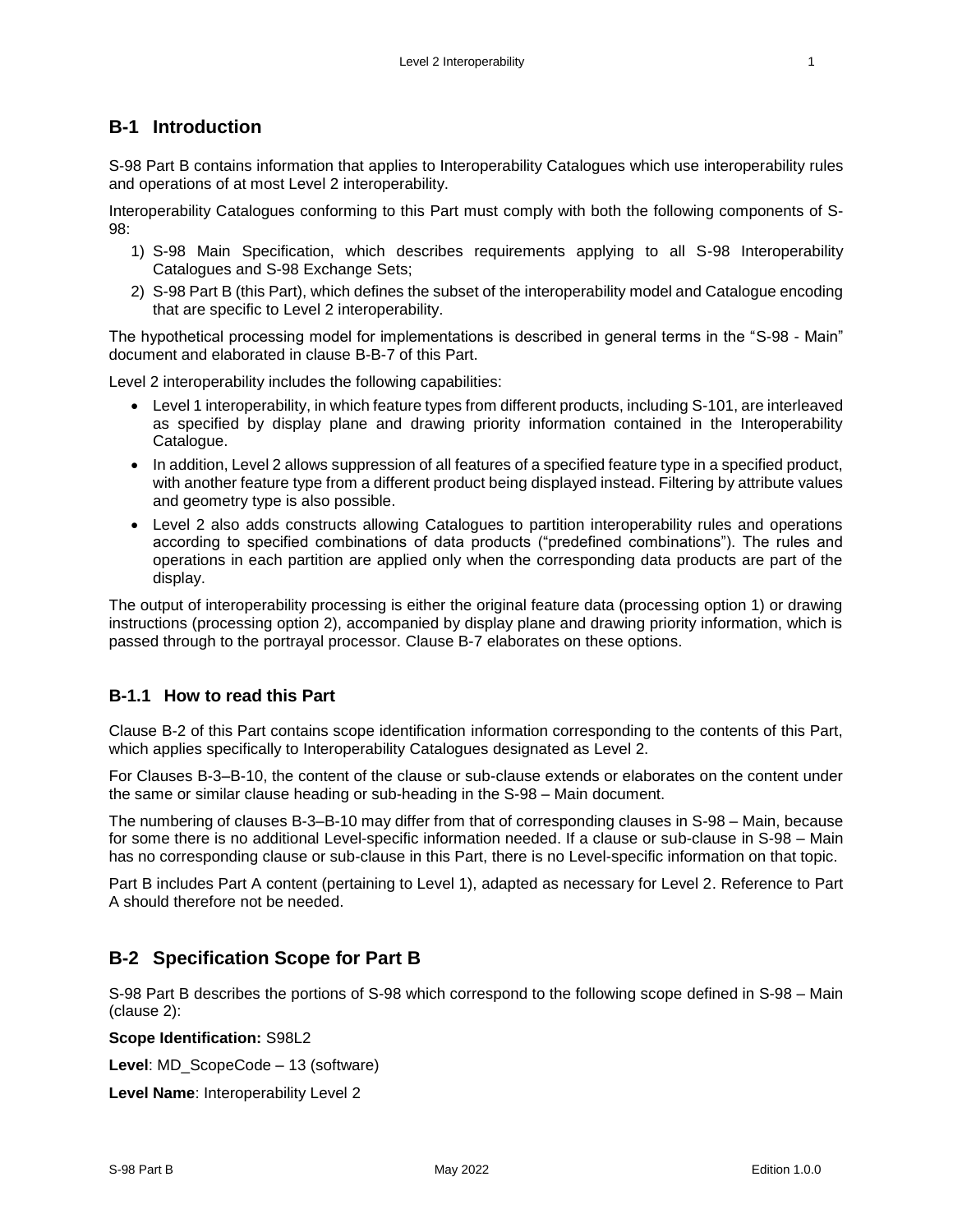**Description**: Type-based selectivity and feature class replacement; interleaving

**Extent**: EX\_Extent.description = "worldwide"; EX\_GeographicBoundingBox = [-180, +180, -90, +90]

## <span id="page-7-0"></span>**B-3 Data Content and Structure**

### <span id="page-7-1"></span>**B-3.1 Application Schema**

#### <span id="page-7-2"></span>**B-3.1.1 Overview of Application Schema**

The Application Schema for Interoperability Level 2 is depicted in Figure B-3.1 below. This Application Schema is a subset of the full Application Schema in S-100 Part 16. It consists of the following components:

- 1) Catalogue header information.
- 2) Display plane ordering information.
- 3) Display planes content in the form of either features or drawing instructions.
- 4) Specification of rules indicating which feature layers to suppress.
- 5) Specification of data product combinations and method of referencing collections of interoperability rules and operations to specific combinations.
- 6) Specification of rules indicating which feature instances to suppress.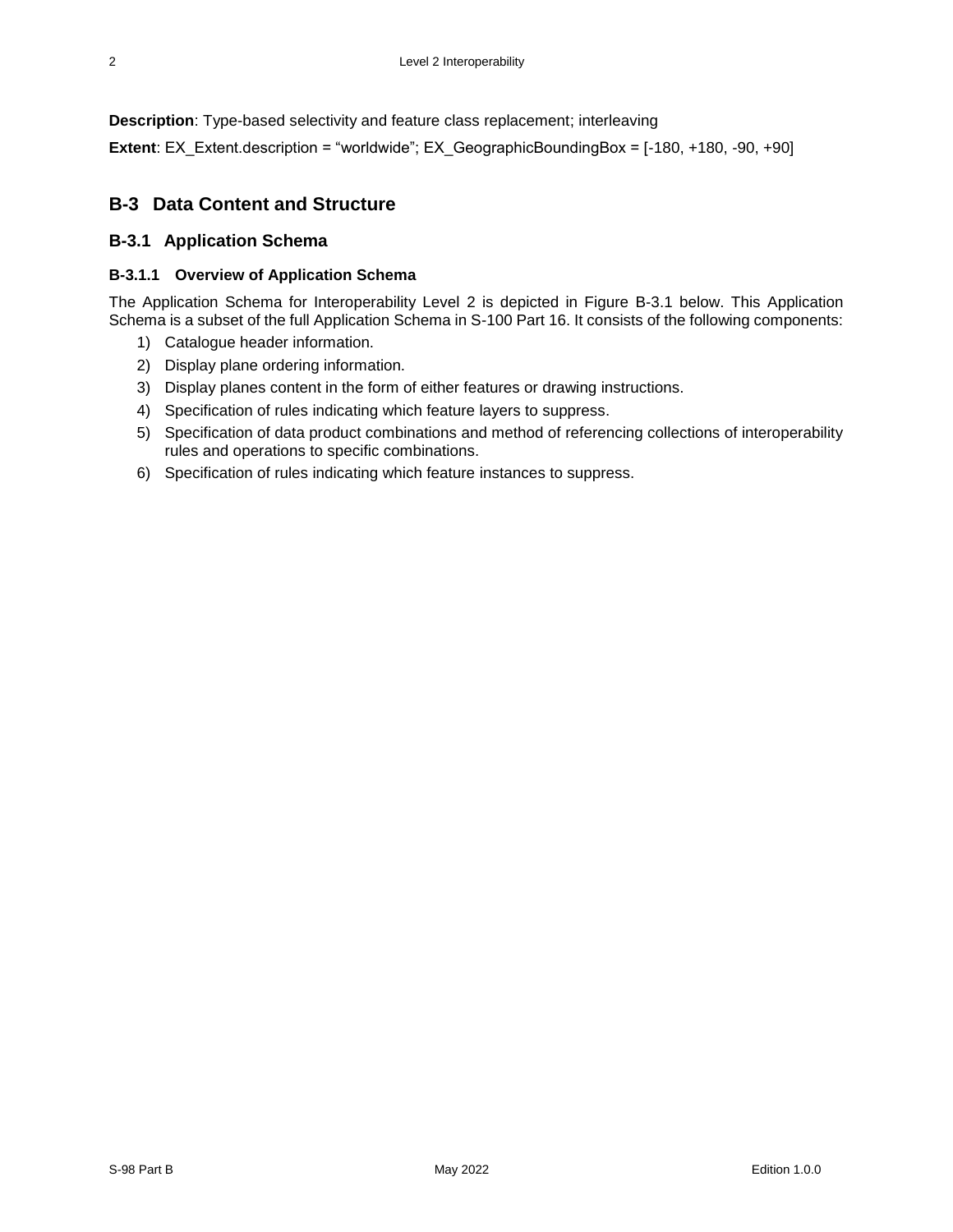

**Figure B-3.1 – Level 2 Interoperability Catalogue**

## <span id="page-8-0"></span>**B-3.1.2 Operations in pre-defined combinations**

Level 2 introduces predefined combinations, whereby the scope of specified interoperability operations can be restricted so the operations are executed only when a specified set of data products is active on the user display. Display plane and feature ordering (Level 1 operations) can be thus restricted by associating a specific set of products (listed in **S100\_IC\_PredefinedCombination** elements) to **S100\_IC\_DisplayPlane** elements.

Level 2 interoperability also allows replacement of a feature layer from one product by a feature layer from another product. These layers are specified by **S100\_IC\_SuppressedFeatureLayer** elements. Replacement operations are restricted to occur only when specific combinations of data products are present on the user display because the **S100\_IC\_SuppressedFeatureLayer** elements in Interoperability Catalogues are always contained within **S100\_IC\_PredefinedCombination** elements.

## <span id="page-8-1"></span>**B-3.1.3 Enhanced selection of feature instances**

Enhanced selection of feature instances is possible only in Levels 3 and 4 (Parts C and D).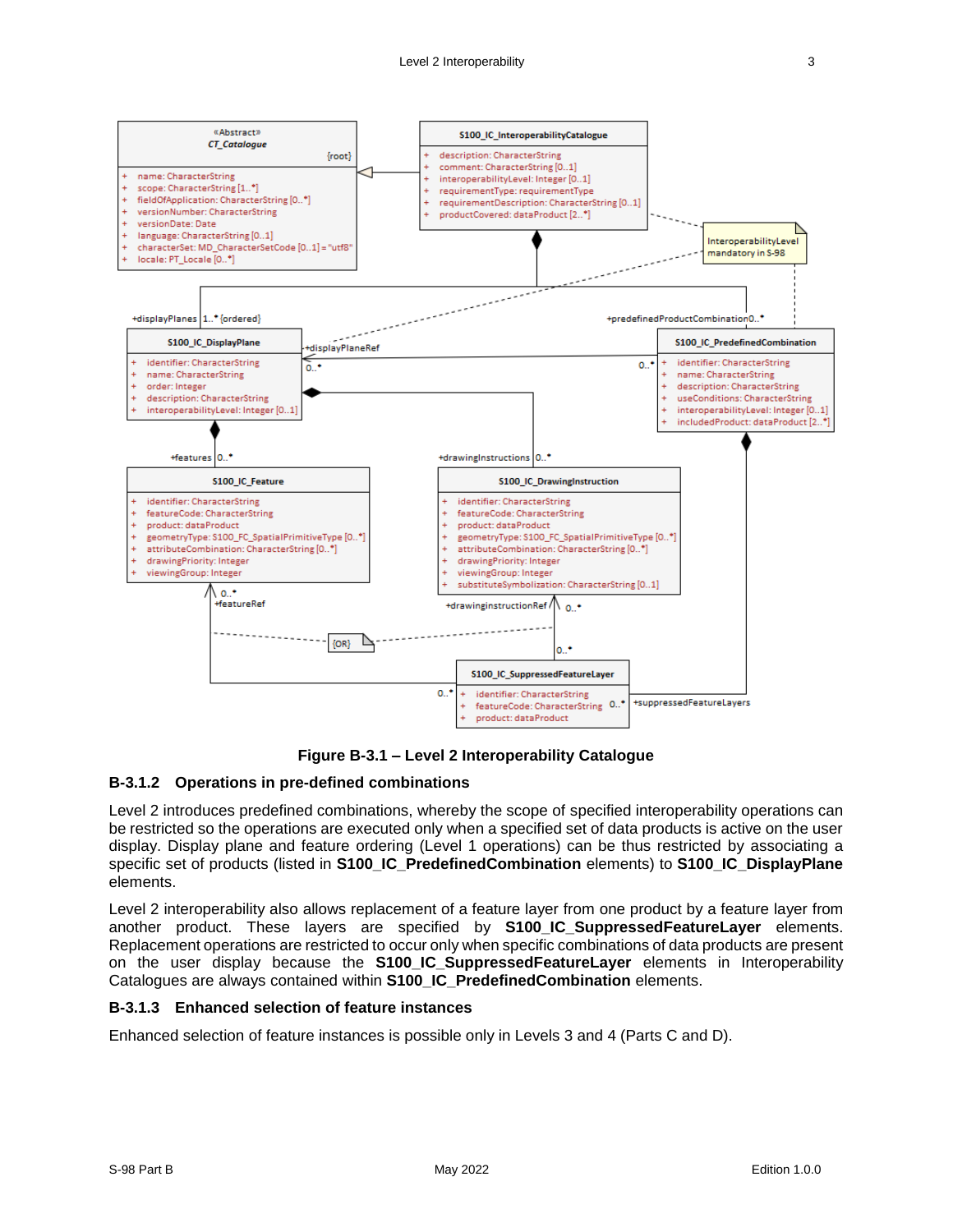#### <span id="page-9-0"></span>**B-3.1.4 Interoperability levels**

The *interoperabilityLevel* attribute in **S100\_IC\_InteroperabilityCatalogue** specifies the highest Level of interoperability implemented in that XML Interoperability Catalogue file. The *interoperabilityLevel* attribute in **S100 IC DisplayPlane** specifies the Level to which that display plane pertains.

The *interoperabilityLevel* attribute in each **S100\_IC\_PredefinedCombination** element specifies the highest Level of interoperability operations that are encoded in the element. **S100\_IC\_PredefinedCombination** elements are permitted to also include operations of a lower Level of interoperability.

#### <span id="page-9-1"></span>**B-3.1.5 Hybridization rules**

Hybridization rules are allowed only in Levels 3 and 4 (Parts C and D).

#### <span id="page-9-2"></span>**B-3.1.6 Hybrid Feature and Portrayal Catalogues**

Hybrid Feature and Portrayal Catalogues are allowed only in Levels 3 and 4 (Parts C and D)**.**

#### <span id="page-9-3"></span>**B-3.1.7 Progression of Interoperability Levels**

Figure B-3.2 below shows the components of the model subset used by this Level compared to lower Levels.

Level 2 adds predefined combinations and feature suppression elements to Level 1.

Interoperability Catalogues at any Level can also use lower-Level functionality.



**Figure B-3.2 - Progressive use of Interoperability Catalogue model**

## <span id="page-9-4"></span>**B-3.2 Interoperability Catalogue**

#### <span id="page-9-5"></span>**B-3.2.1 Conceptual types for Level 2 interoperability**

The following clauses summarize the conceptual elements used in Level 2 Interoperability Catalogues. Details about these conceptual types are provided in S-100 Part 16.

#### **B-3.2.1.1 Display plane (S100\_IC\_DisplayPlane)**

A display plane element in the Interoperability Catalogue acts as a container for display information for specified feature classes, which enables the interleaving of feature layers during portrayal by indicating the display plane, priority, and drawing order of the features assigned to a display plane.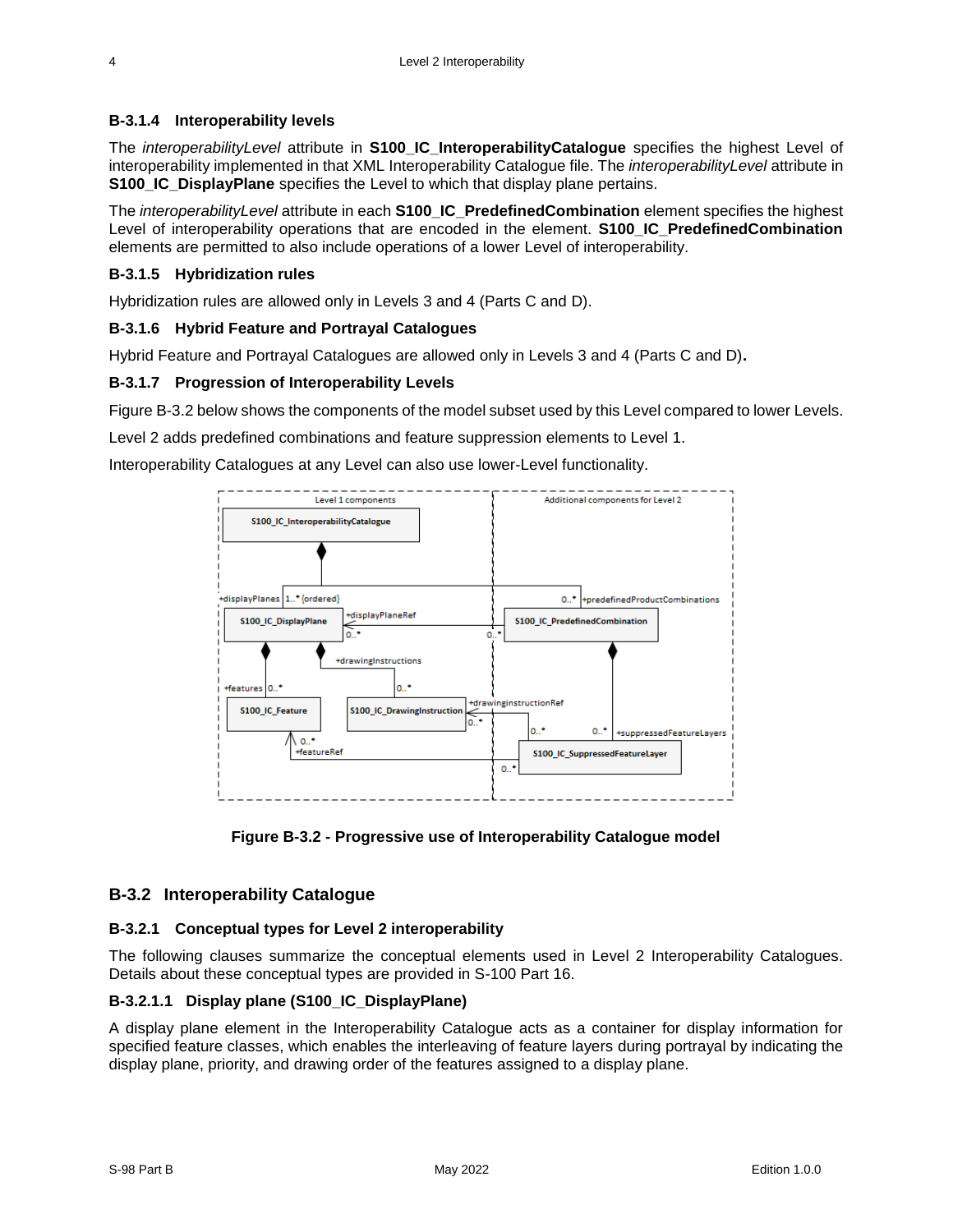A feature type may be referenced in more than one **S100\_IC\_DisplayPlane**, but the entries in different display planes must be distinguished by different attribute-value combinations or spatial primitives so that the actual instances of features are partitioned unambiguously between different display planes.

The portrayal of feature types not mentioned in any **S100\_IC\_DisplayPlane** component is undefined until ordinary portrayal processing takes place.

## **B-3.2.1.2 Feature type display information (S100\_IC\_Feature)**

The **S100\_IC\_Feature** element describes the display parameters for all features of a specific feature type in a specific product and thereby determines the order of drawing the feature type relative to other feature types in the same display plane. It also specifies the viewing group to which the feature is assigned. Its applicability can be optionally restricted to a subset of instances of the feature type by additional attributes that specify the type of spatial primitive and indicate specific values of thematic attributes.

## **B-3.2.1.3 Feature layer (S100\_IC\_SuppressedFeatureLayer)**

Each instance of this element identifies a feature type in a specific data product which is supposed to be suppressed in the presence of another specified feature type from another product.

## **B-3.2.1.4 Drawing instruction (S100\_IC\_DrawingInstruction)**

Drawing instructions in the Interoperability Catalogue play a similar role to feature type display information **(S100 IC FeatureType)** but with drawing instructions instead of feature objects. The **S100 IC DrawingInstruction** element in Interoperability Catalogues is similar in operation to the layering and priority aspects of the **DrawingInstruction** element in Portrayal Catalogues (see S-100 Part 9 - Portrayal). Where there is a conflict with a Portrayal Catalogue drawing instruction, the drawing instruction in the Interoperability Catalogue supersedes the drawing instruction in the Portrayal Catalogue.

The **S100\_IC\_DrawingInstruction** element contains an additional attribute that allows substitution of symbolization instructions generated by portrayal processing.

### **B-3.2.1.4.1 Comparison and use of S100\_IC\_Feature and S100\_IC\_DrawingInstruction**

**S100 IC Feature** and **S100 IC DrawingInstruction** elements in Interoperability Catalogues operate in essentially the same way as far as assignment of drawing order, priority, and display planes is concerned. They differ in that **S100\_IC\_DrawingInstruction** provides an optional attribute to substitute the symbolization elements of the drawing instruction.

**S100\_IC\_Feature** should be used for Interoperability Catalogues that are designed for systems where interoperability processing precedes the generation of drawing instructions.

**S100\_IC\_DrawingInstruction** should be used for Interoperability Catalogues that are designed for systems where interoperability processing precedes the generation of drawing instructions. It should also be used in all Catalogues where substitution of symbolization is necessary.

#### **B-3.2.1.5 Predefined combination (S100\_IC\_PredefinedCombination)**

A predefined combination element defines a collection of data products for which a common set of interoperability operations have been defined in the Interoperability Catalogue. Instances of predefined combinations are also characterized by interoperability Level, which allows the encoding of different sets of operations depending on how tightly integrated the user desires the products to be on the resultant display.

The *interoperabilityLevel* attribute in each **S100\_IC\_PredefinedCombination** element specifies the highest Level of interoperability operations that are encoded in the element. **S100\_IC\_PredefinedCombination** elements with a specified Level attribute are permitted to also include operations of a lower Level of interoperability.

Predefined combinations can be linked to **S100\_IC\_DisplayPlane** elements by means of references in the **S100 IC PredefinedCombination** elements.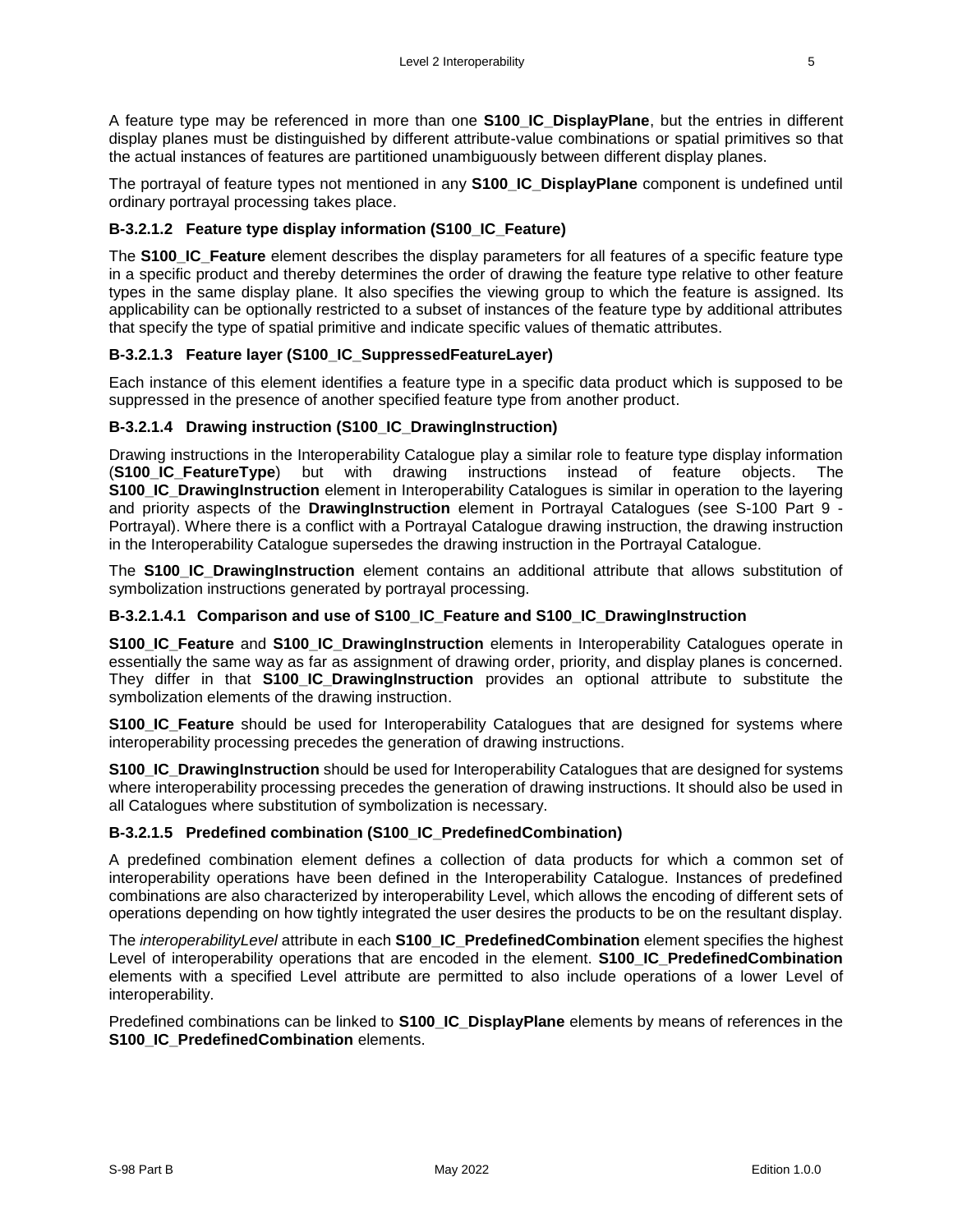#### <span id="page-11-0"></span>**B-3.2.2 Use of S-100 types**

The S-100 types used by S-98 Level 2 Interoperability Catalogues are described in the S-98 – Main document. For Level 2 Interoperability Catalogues, the following additional information applies.

• Interoperability Catalogues of Level 2 do not use feature and information associations in feature filters.

## <span id="page-11-1"></span>**B-3.3 UML model documentation**

The UML model documentation is provided in S-100 Part 16. This clause documents details specific to the use of the UML model for the interoperability Level described in this Part of S-98.

Only the model elements used in this Level (and included in the Level's Application Schema) are listed. The constraints and considerations listed in the UML documentation tables in S-100 Part 16 apply. Any S-98 general or Level-specific considerations are described under the element name in the list below.

1) **S100\_IC\_DisplayPlane**: No Level-specific constraints or notes.

**Attribute** *interoperabilityLevel*: Mandatory. The only values allowed for Level 2 Interoperability Catalogues are 1 and 2.

2) **S100\_IC\_DrawingInstruction**:

NOTE for implementers: Even if the Presentation Schema in S-100 Part 9 is used, implementers may need to provide specific code to validate the content of the *substituteSymbolization* attribute instead of depending on normal XML Schema validation. The content of this attribute is not prescribed by this Specification and may be a fragment of XML, or interpretable code or rules, etc, in a non-XML syntax. It may be enclosed in  $a \leq |CDATA|$  ...  $| \geq$  section so that XML validators treat it as character data instead of XML.

3) **S100 IC Feature**: No Level-specific constraints or notes.

#### 4) **S100\_IC\_InteroperabilityCatalogue**:

**Attribute** *productCovered*: Must use values defined in the dictionary identified by MRN: urn:mrn:iho:prod:s98:1:0:0:products.

**Attribute** *interoperabilityLevel*: Mandatory in S-98 Catalogues at all Levels. The only value allowed for Level 2 Interoperability Catalogues is 2.

- 5) **S100\_IC\_PredefinedCombination**: **Attribute** *interoperabilityLevel*: Mandatory in S-98 Interoperability Catalogue; allowed values: 1, 2.
- 6) **S100\_IC\_SuppressedFeatureLayer**: No Level-specific constraints or notes.
- 7) **Codelist dataProduct**: No Level-specific constraints or notes. The data type for all Levels is described below.

Codelist Type: closed dictionary

MRN: urn:mrn:iho:prod:s98:1:0:0:products.

8) **Codelist requirementType**: No Level-specific constraints or notes.

For all interoperability Levels, the following subset of the standard values listed in S-100 Part 16 are permitted to be used in S-98 Interoperability Catalogues:

| Value      | <b>Description</b>                                                           | Code |
|------------|------------------------------------------------------------------------------|------|
| <b>IHO</b> | Original IHO Interoperability Catalogue                                      |      |
| <b>OEM</b> | Prepared according to requirements specified by OEM or systems<br>integrator |      |

#### **Table B-3-1 - Allowed values for requirementType**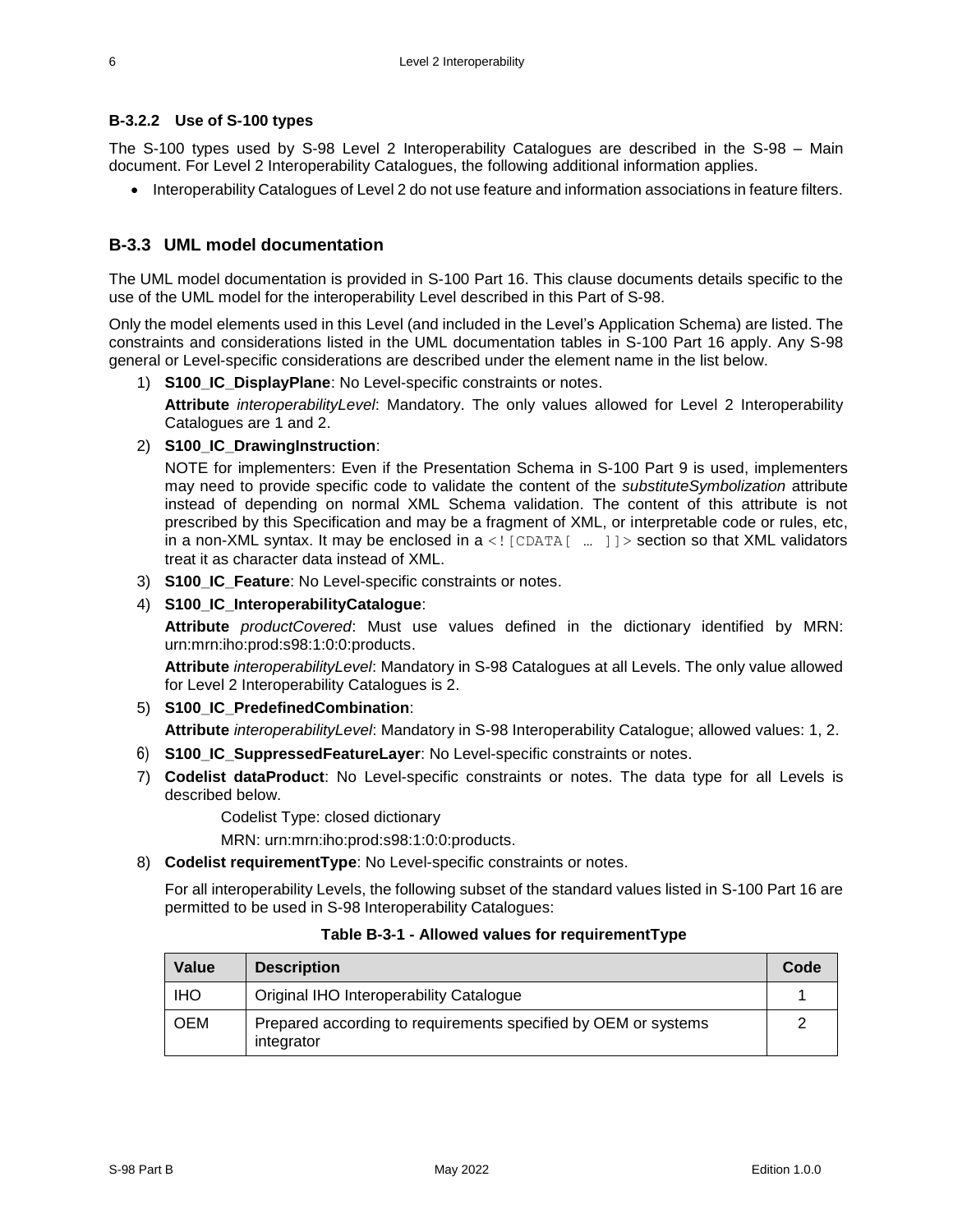| national | Prepared according to requirements specified by a national Government,<br>group of national Governments (for example the European Union), or<br>governmental agency such as a national shipping authority or the Coast<br>Guard | З |
|----------|---------------------------------------------------------------------------------------------------------------------------------------------------------------------------------------------------------------------------------|---|
| local    | Prepared according to requirements specified by a sub-national<br>governmental authority such as a state, province, or county                                                                                                   |   |
| port     | Prepared according to requirements specified by a harbormaster's office<br>or port authority                                                                                                                                    | 5 |
| company  | Prepared according to requirements specified by the owner, charterer, or<br>operator                                                                                                                                            | 6 |
| pilot    | Prepared according to requirements specified by a pilot                                                                                                                                                                         |   |
| master   | Prepared according to requirements specified by the vessel's master                                                                                                                                                             | 8 |

Extra values ("other: ...") as defined in S-100 Part 3, clause 3-6.7 are also permitted.

## 9) **S100\_IC\_PredefinedCombination**

**Role** *derivedFeatures*: Not allowed in Level 2 Interoperability Catalogues.

## <span id="page-12-0"></span>**B-4 Level-Specific Data Quality Considerations**

## <span id="page-12-1"></span>**B-4.1 Quality of displayed data**

There are no Level-specific extensions to clause 6.1 of the "S98 – Main" document.

Clause B-B-5.111 provides guidance for maintaining data quality for Level-specific rules and operations.

## <span id="page-12-2"></span>**B-4.2 Quality of interoperability catalogues**

The quality measures recommended in S-97 (Part C) which are applicable to Level 2 S-98 Interoperability Catalogues are those listed in Table 6-1 of the "S-98 – Main" document. There are no additional Levelspecific measures for Level 2.

#### <span id="page-12-3"></span>**B-4.2.1 Test methods**

There are no Level-specific extensions to Clause 6.2.1 of the "S-98 – Main" document.

#### <span id="page-12-4"></span>**B-4.2.2 Data quality testing**

There are no Level-specific extensions to Clause 6.2.2 of the "S-98 – Main" document.

## <span id="page-12-5"></span>**B-5 Level-specific Guidance on Making Product Specifications Interoperable**

The guidelines in this clause supplement and extend guidance common to all Levels on making Product Specifications interoperable, which is given in clause 8 of the "S-98 – Main" document.

## <span id="page-12-6"></span>**B-5.1 Duplicated features**

There is no Level-specific guidance for determining duplicated features. However, when Interoperability Catalogues are developed to resolve duplicated features, keep in mind the following Level-dependent considerations:

Level 2 Interoperability Catalogues offer the following interoperability functionality: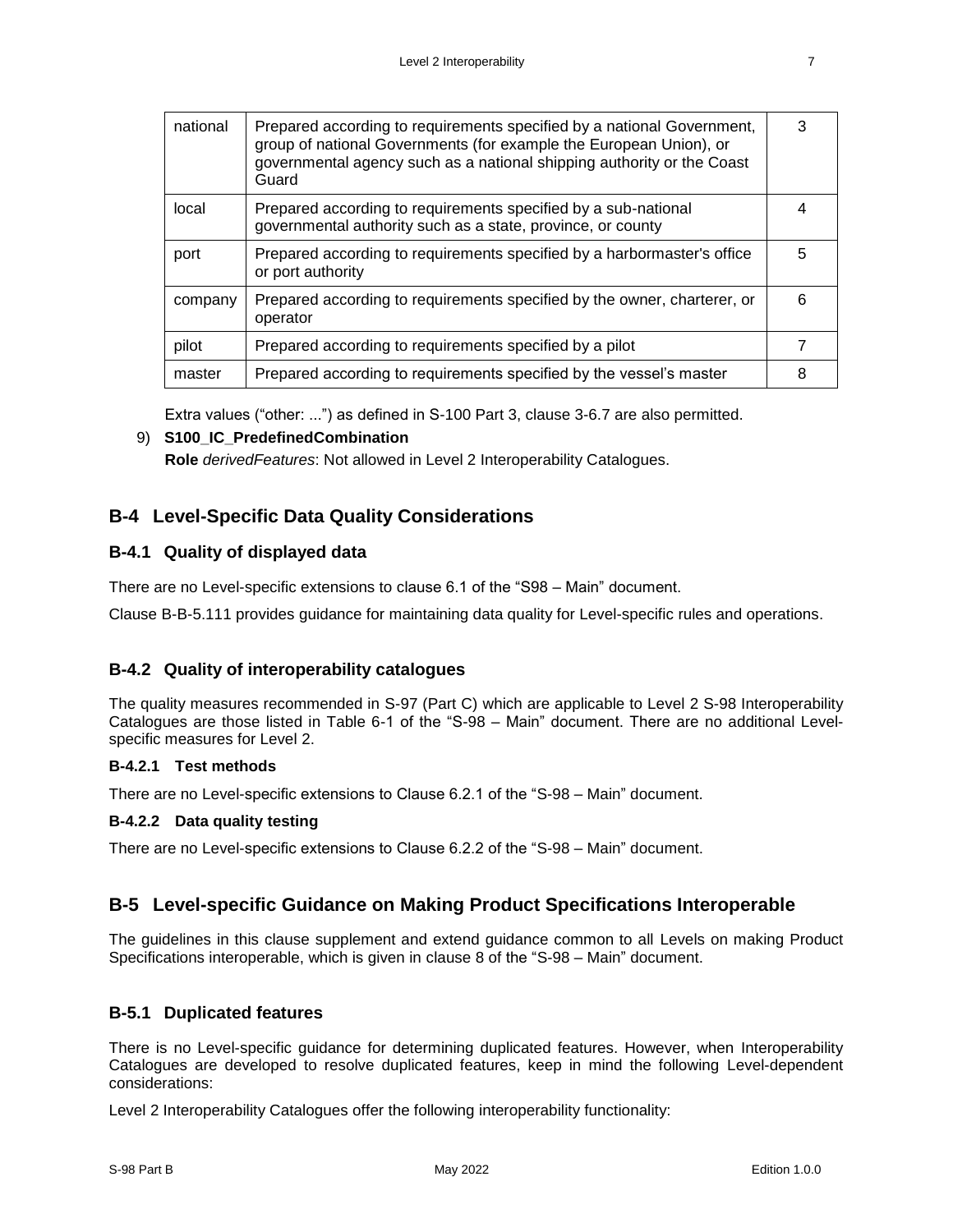- Interleaving changes changes to the display planes and display orders specified in the products' Portrayal Catalogues, as determined by display plane and drawing priority information. This means that features which are not covered by features with higher drawing priority or in an upper display plane will still be visible. This is the same functionality as Level 1.
- Type-based suppression of features from one product by features from another product. The difference from interleaving changes is that type-based suppression will suppress even features which are not covered by features from the second product. Note that this applies only in areas where there is data coverage by both products; it does not apply in areas where only one product has data coverage. This functionality is added in Level 2.

#### <span id="page-13-0"></span>**B-5.1.1 Duplicated features same model**

See the guidance in clause 8.1.1 of the "S-98 – Main" document, and keep in mind the differences between Level 1 and Level 2 interoperability solutions described earlier in clause B-5.1 of this Part.

**S100 IC SuppressedFeatureLayer** elements only have feature code and product as attributes for suppression, this means that all instances of a listed feature class will be suppressed. This is important to remember when creating rules that promote alternative instances. **S100 IC Feature** and **S100 IC DrawingInstruction** can have attribute combinations and spatial primitives to select the alternative instances. There is therefore a risk that unless sufficient attention to detail is given, important instances may be omitted.

EXAMPLE: If **Restricted Area Navigational** in ENC is suppressed, and **Restricted Area Navigational** with attribute **category of restricted area = 4 (nature reserve)** in a Marine Protected Area dataset is promoted in its place, there is a chance that only instances with that combination will be visible, and all others supressed.

#### <span id="page-13-1"></span>**B-5.1.2 Duplicated features, different models**

See the guidance in clause 8.1.2 of the "S-98 – Main" document, and keep in mind the differences between Level 1 and Level 2 interoperability solutions described in clause B-5.1 of this Part. There is no other Levelspecific guidance for this scenario.

#### <span id="page-13-2"></span>**B-5.1.3 Duplicate feature domains**

See the guidance in clause 8.1.3 of the "S-98 – Main" document, and keep in mind the differences between Level 1 and Level 2 interoperability solutions described in Clause B-5.1 of this Part. There is no other Levelspecific guidance for this scenario.

#### <span id="page-13-3"></span>**B-5.2 Geometry**

#### <span id="page-13-4"></span>**B-5.2.1 Combined geometry**

Combined geometry is possible only in interoperability Levels 3 and 4 (Parts C and D of this Specification).

#### <span id="page-13-5"></span>**B-5.2.2 Spatial discrepancy, unrelated to scaled or cartographic smoothing**

There is no Level-specific guidance for this issue. Common guidance is provided in clause 8.2.2 of the "S-98 – Main" document.

#### <span id="page-13-6"></span>**B-5.2.3 Spatial discrepancies, related to scale or cartographic smoothing**

There is no Level-specific guidance for this issue. Common guidance is provided in clause 8.2.3 of the "S-98 – Main" document.

#### <span id="page-13-7"></span>**B-5.3 Display of text**

There is no Level-specific guidance for this issue. Common guidance is provided in clause 10.8 of the "S-98 – Main" document.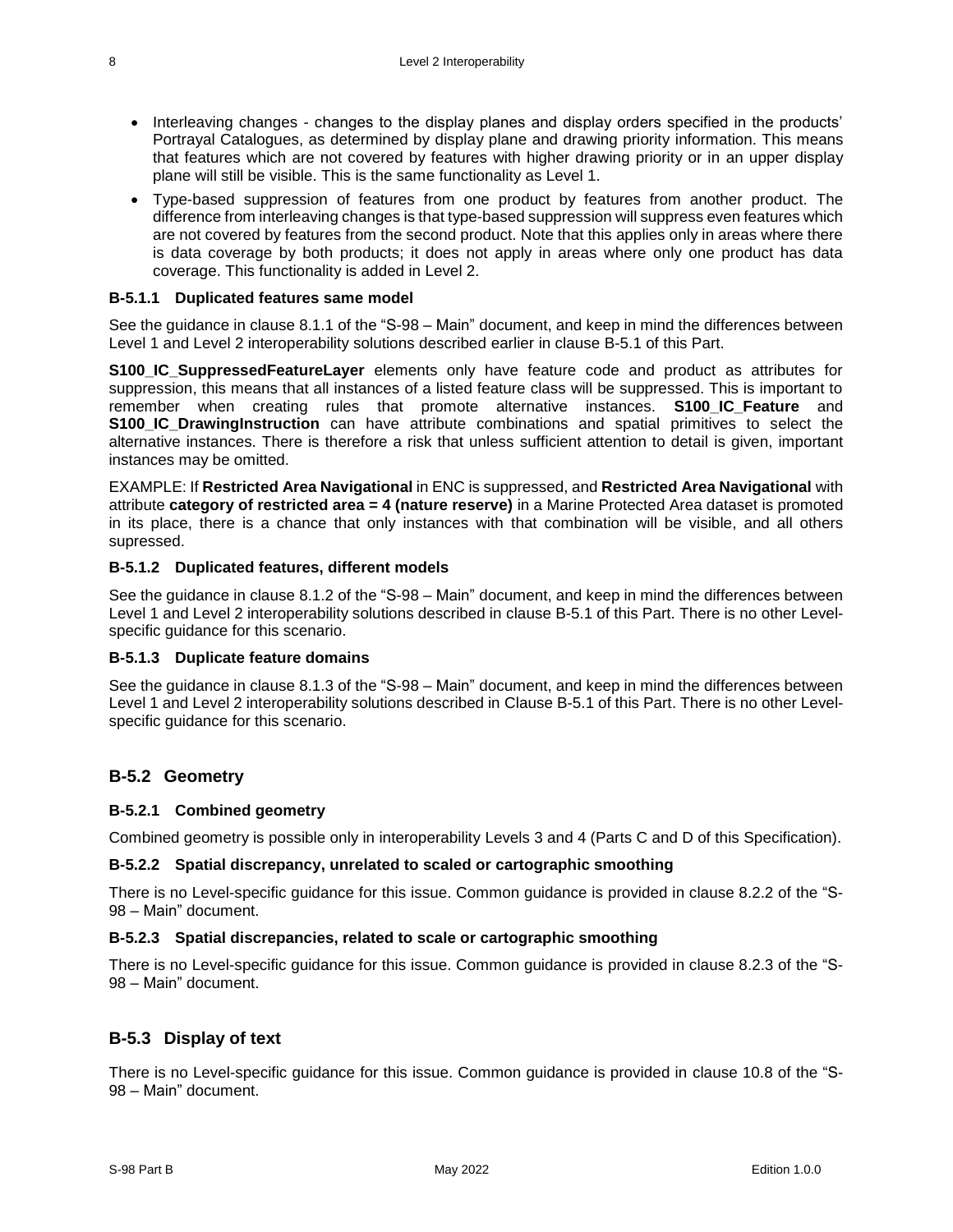## <span id="page-14-0"></span>**B-5.4 Skin-of-the-earth feature operations**

#### <span id="page-14-1"></span>**B-5.4.1 Skin-of-the earth feature replacement**

Level 2 Interoperability Catalogues permit any of the following:

- Interleaving of display planes so that upper planes overwrite lower planes (Level 1 functionality). This can be used to shift feature layers to lower or higher planes to overwrite layers whose replacement is desired.
- Suppression of feature layers in which case the features in the suppressed layer are not processed for portrayal but features over/under the suppressed features will be displayed as determined by their display planes and drawing priorities (Level 2 functionality).

See clause B-6.9 for portrayal considerations.

#### <span id="page-14-2"></span>**B-5.4.2 Skin-of-the earth feature adjusting**

Adjustment of the geometry of skin-of-the-earth features is possible only in Level 4 (Part D).

### <span id="page-14-3"></span>**B-5.5 Blended feature concepts**

Blended features or blended portrayal are only possible in interoperability Levels 3 and 4 (Parts C and D).

## <span id="page-14-4"></span>**B-5.6 Hierarchy of data**

#### <span id="page-14-5"></span>**B-5.6.1 Hierarchy by stacking of display planes**

In Level 2 Interoperability Catalogues, hierarchy can be set by interleaving of display planes or feature layer suppression operations.

#### <span id="page-14-6"></span>**B-5.6.2 Predefined combinations**

Predefined combinations can be defined in Level 2 Interoperability Catalogues. Interoperability rules can be made contingent on the presence of particular combinations of data products on the display. Predefined combinations are generally created with a particular type of operational view in mind, and therefore the hierarchy of data may vary between predefined combinations. Typically, the ENC will be the base layer; that is, the lowest layer in a predefined combination.

Predefined combinations are used to define the hierarchy of data between different S-100 based Specifications. An instance of S100\_**IC\_PredefinedCombination** is associated to S100\_**IC\_DisplayPlane** instances to give the hierarchy of the data products that are intended to be used. The attribute *order* within the S100\_**IC\_DisplayPlane** gives the order in which the layers are drawn.

#### <span id="page-14-7"></span>**B-5.7 New datasets**

There is no Level-specific guidance for this issue. Common guidance is provided in clause 8.7 of the "S-98 – Main" document.

## <span id="page-14-8"></span>**B-5.8 Dataset scales, loading, and unloading**

There is no Level-specific guidance for this issue. Common guidance is provided in clause 8.8 of the "S-98 – Main" document.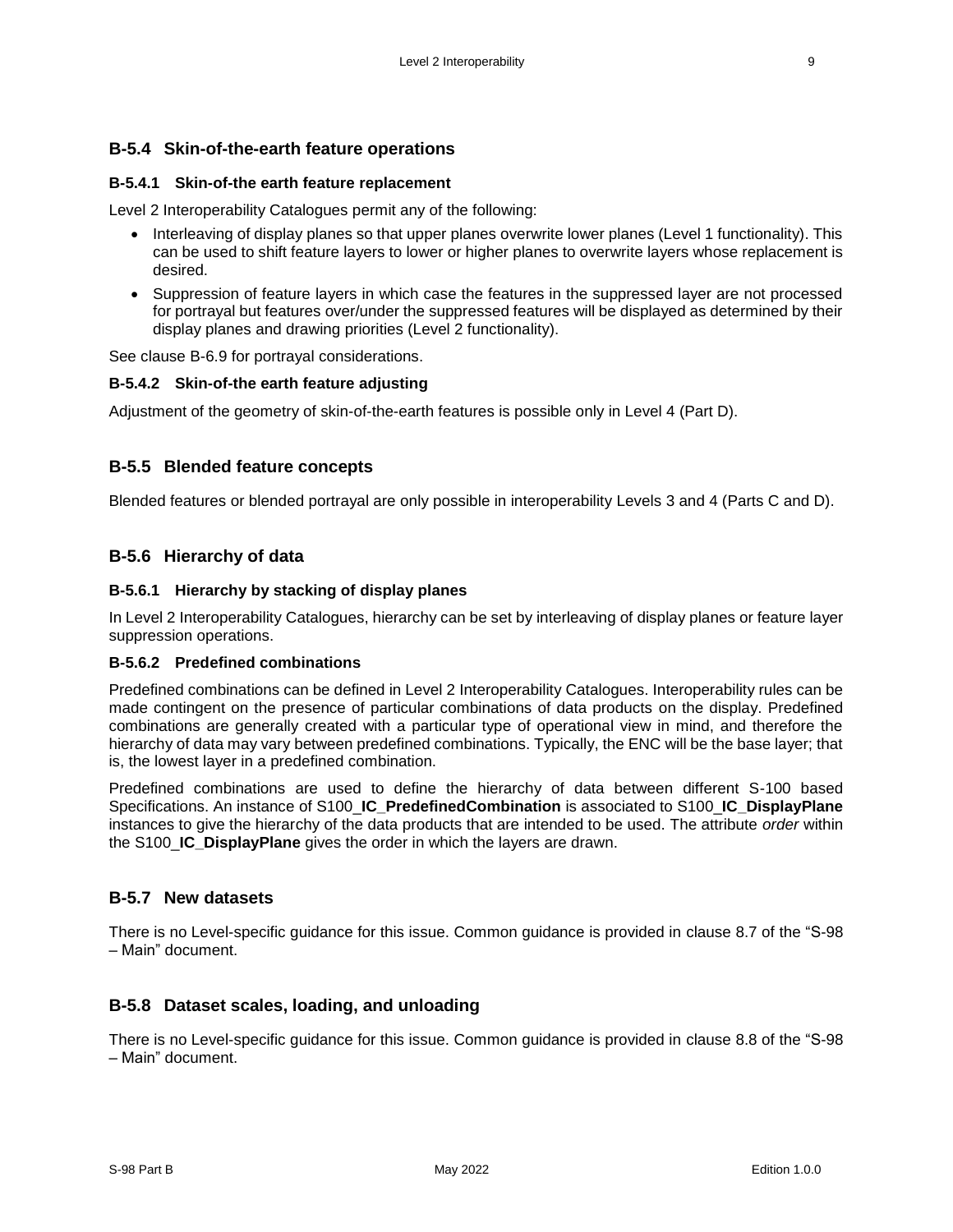## <span id="page-15-0"></span>**B-5.9 Metadata**

There is no Level-specific guidance for this issue. Common guidance is provided in clause 8.9 of the "S-98 – Main" document.

## <span id="page-15-1"></span>**B-5.10 Meta-features**

Any spatial operations on meta-features require an Interoperability Catalogue to implement at least Level 4.

There is no other Level-specific guidance for meta-features. Common guidance is provided in clause 8.10 of the "S-98 – Main" document.

## <span id="page-15-2"></span>**B-5.11 Quality considerations**

There is no Level-specific guidance for this issue. Common guidance is provided in clause 8.11 of the "S-98 – Main" document.

## <span id="page-15-3"></span>**B-6 Portrayal**

This clause gives guidelines and instruction to portrayal considerations related to the use of the Interoperability Catalogue in an ECDIS. The Interoperability Catalogue must apply to the specific Product Specifications listed in the Interoperability Catalogue metadata, *interoperabilityCatalogueProducts* attribute under **S100\_IC\_CatalogueMetadata**.

There may be additional data products present in the S-100 ECDIS that are external to the Interoperability Catalogue; in such cases the Interoperability Catalogue should continue to function in presence of products not defined in the Catalogue. Data products that are outside of the interoperability scope must be treated in Interoperability Level 0 (see clause 9.6 in the "S-98 – Main" document).

## <span id="page-15-4"></span>**B-6.1 Display of significant features**

There is no Level-specific guidance for this issue. Common guidance is provided in clause 10.1 of the "S-98 – Main" document.

## <span id="page-15-5"></span>**B-6.2 Display of significant features - switching to original**

There is no Level-specific guidance for this issue. Common guidance is provided in clause 10.2 of the "S-98 – Main" document.

#### <span id="page-15-6"></span>**B-6.3 Portrayal distinguishability - colour set-asides**

There is no Level-specific guidance for this issue. Common guidance is provided in clause 10.3 of the "S-98 – Main" document. See also S-100 Part 16 for specific guidance on colour set-asides.

#### <span id="page-15-7"></span>**B-6.4 Day/night/dusk modes**

There is no Level-specific guidance for this issue. Common guidance is provided in clause 10.4 of the "S-98 – Main" document.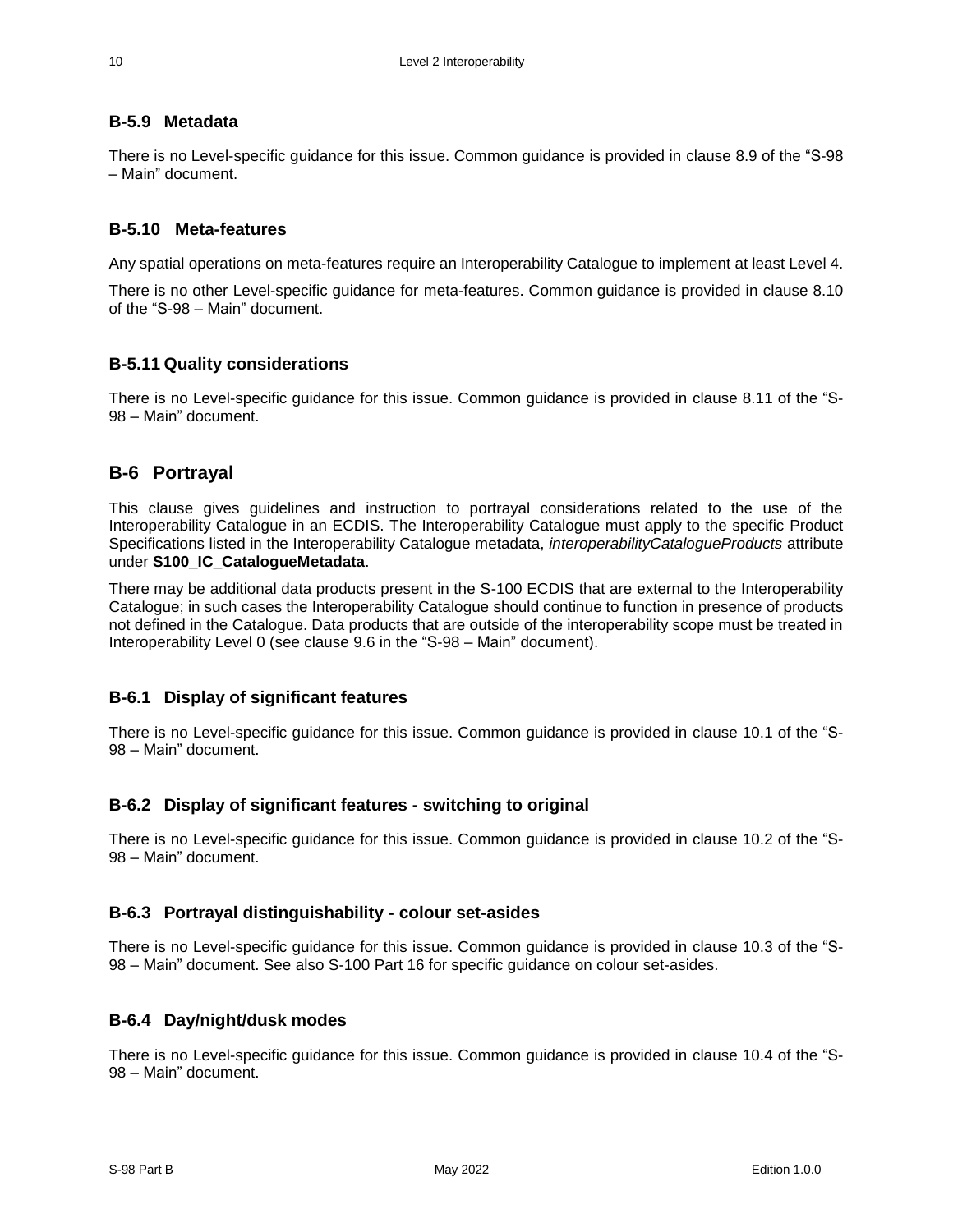### <span id="page-16-0"></span>**B-6.5 Impacts on viewing groups**

There is no Level-specific guidance for this issue. Common guidance is provided in clause 10.5 of the "S-98 – Main" document.

### <span id="page-16-1"></span>**B-6.6 Impacts on Portrayal Catalogues**

There is no Level-specific guidance for this issue. Common guidance is provided in clause 10.6 of the "S-98 – Main" document.

### <span id="page-16-2"></span>**B-6.7 Meta-features**

There is no Level-specific guidance for this issue. Common guidance is provided in clause 10.7 of the "S-98 – Main" document.

### <span id="page-16-3"></span>**B-6.8 Display of text**

There is no Level-specific guidance for this issue. Common guidance is provided in clause 10.8 of the "S-98 – Main" document.

### <span id="page-16-4"></span>**B-6.9 Skin-of-the-earth operations and portrayal**

#### <span id="page-16-5"></span>**B-6.9.1 Skin-of-the-earth feature replacement and portrayal**

For all Levels, anything that replaces S-101 skin-of-the-earth features, will overwrite it by having a higher priority; that is, be drawn later. The major difference between the Levels is in the overwriting.

Interoperability operations in Level 2 can overwrite skin-of-the-earth features and everything else (by interleaving display planes so that upper planes overwrite lower planes). They can also suppress feature layers, in which case features over/under the suppressed features will be displayed as determined by their display planes and drawing priorities.

Gridded data will generally go over ENC and obscure ENC features, either all (interoperability Level 0) or specific features (interoperability Levels 1 or 2) depending on interoperability Level chosen, the predefined combinations or display plane of the features that are interacting.

EXAMPLE 1: High definition gridded bathymetry replaces (overwrite) depth area and depth contours, but soundings, aids to navigation, and obstructions are over the high definition bathymetry (interoperability Level 1).

EXAMPLE 2: Surface current gridded data goes over ENC and replaces all surface current features (interoperability Level 2).

NOTE: The safety contour comes from the ENC and is generated by the viewer system. This safety contour is an IMO requirement (IMO Performance Standard 5.8 (MSC.232(82))) for ECDIS and should be presented with highest priority when turned on by the user. OEMs are permitted to add additional safety contour functions; for example, generated from combining high definition gridded bathymetry (S-102) and S-104 input.

#### <span id="page-16-6"></span>**B-6.9.2 Skin-of-the-earth feature adjusting and portrayal**

This clause covers the possibility of the skin-of-the-earth feature geometry and/or attribute values being dynamically adjusted based on the corresponding features in other data layers.

Changes to the location or extent of symbols displayed on the screen due to a feature in another dataset are only possible in interoperability Levels 3 and 4 (Parts C and D).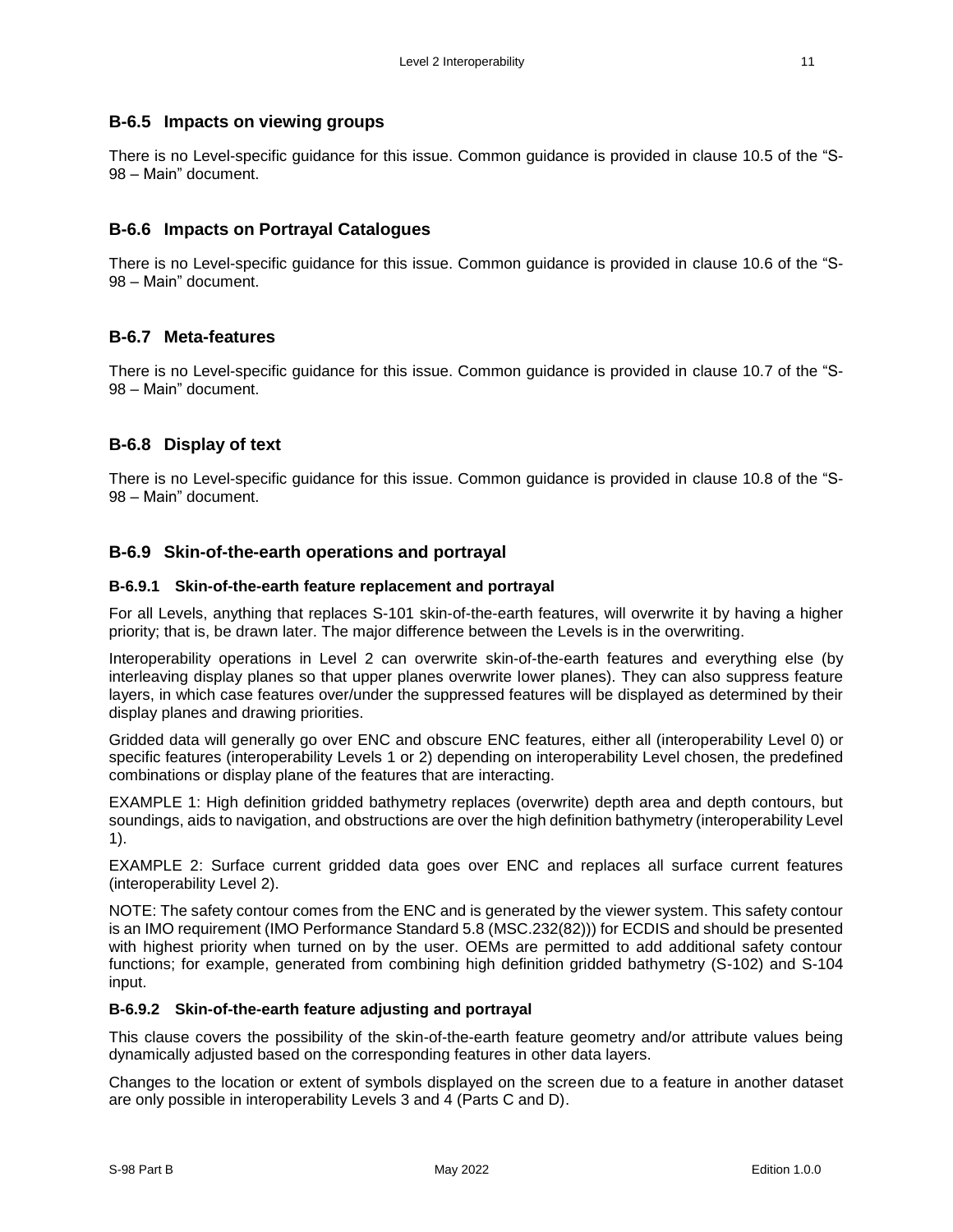## <span id="page-17-0"></span>**B-6.10 Blended portrayals**

There is no Level-specific guidance for this issue. Common guidance is provided in clause 10.10 of the "S-98 – Main" document.

## <span id="page-17-1"></span>**B-6.11 Hierarchy of data**

As noted in clause 11.11 of the "S-98 – Main" document, hierarchy of data can be controlled by predefined combinations. There is no Level-specific guidance for portrayal in connection with this issue.

#### <span id="page-17-2"></span>**B-6.11.1 Interacting gridded information**

There is no Level-specific guidance for portrayal in connection with this issue. Common guidance is provided in clause 10.11.1 of the "S-98 – Main" document.

## <span id="page-17-3"></span>**B-6.12 Pick Reports**

*[NOTE: The Pick Report functionality specification in S-98 is still under development, and the content of this section will change as this functionality is defined.]*

## <span id="page-17-4"></span>**B-7 Processing Model**

Figure B-7.1 below shows the processing steps and input to each step from parts of the Interoperability Catalogue, for the "Interoperability before portrayal" processing option. Figure B-7.2 shows the steps and inputs for the "Interoperability after portrayal" processing option. In both cases, the flow depends on the interoperability Level selected by the Mariner.

In Level 0 processing, interoperability is turned off and all data products loaded are passed through to S-100 Portrayal Processing to be portrayed as overlays to ENC data according to their individual Portrayal Catalogues.

In Level 1 processing, the only interoperability processing is interleaving of feature layers by means of display plane information, and Interleave Feature Layers is the only interoperability processing before feature data is passed to S-100 Portrayal Processing. The only input from the Interoperability Catalogue is display plane and drawing order information from **S100\_IC\_DisplayPlane** elements in the Catalogue.

In Level 2 processing, feature type suppression operations (stage *Suppress Feature Types*) precede interleaving operations.

Figures B-7.1 and B-7.2 depict two possible implementations, with the input to interoperability processing being either feature data or drawing instructions generated from feature data by (part of) portrayal processing.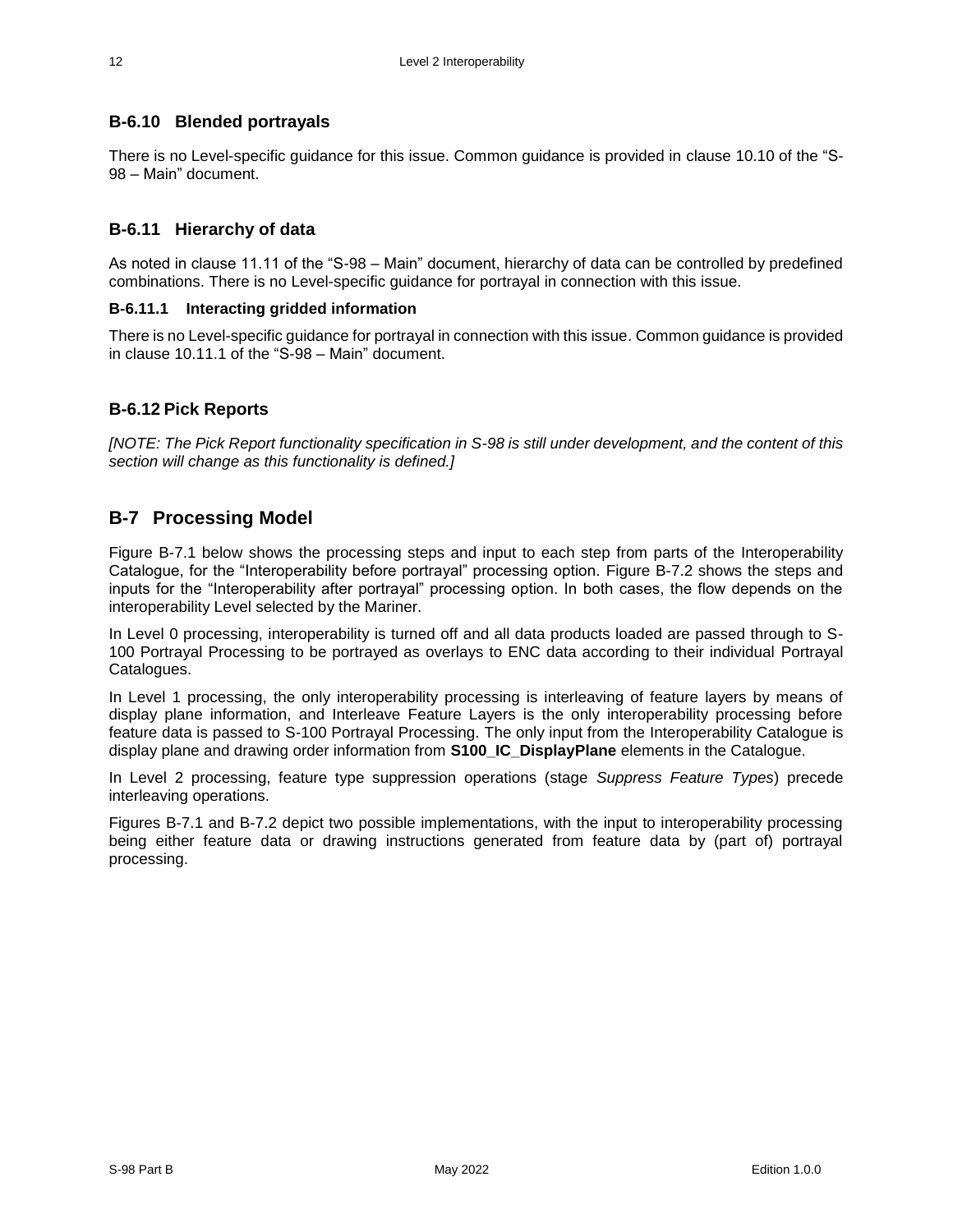

## **Figure B-7.1 - Interoperability processing flow (portrayal processing after interoperability)**

For implementations that pass drawing instructions instead of features to interoperability processing, the flow is similar except that portrayal processing takes place before interoperability processing.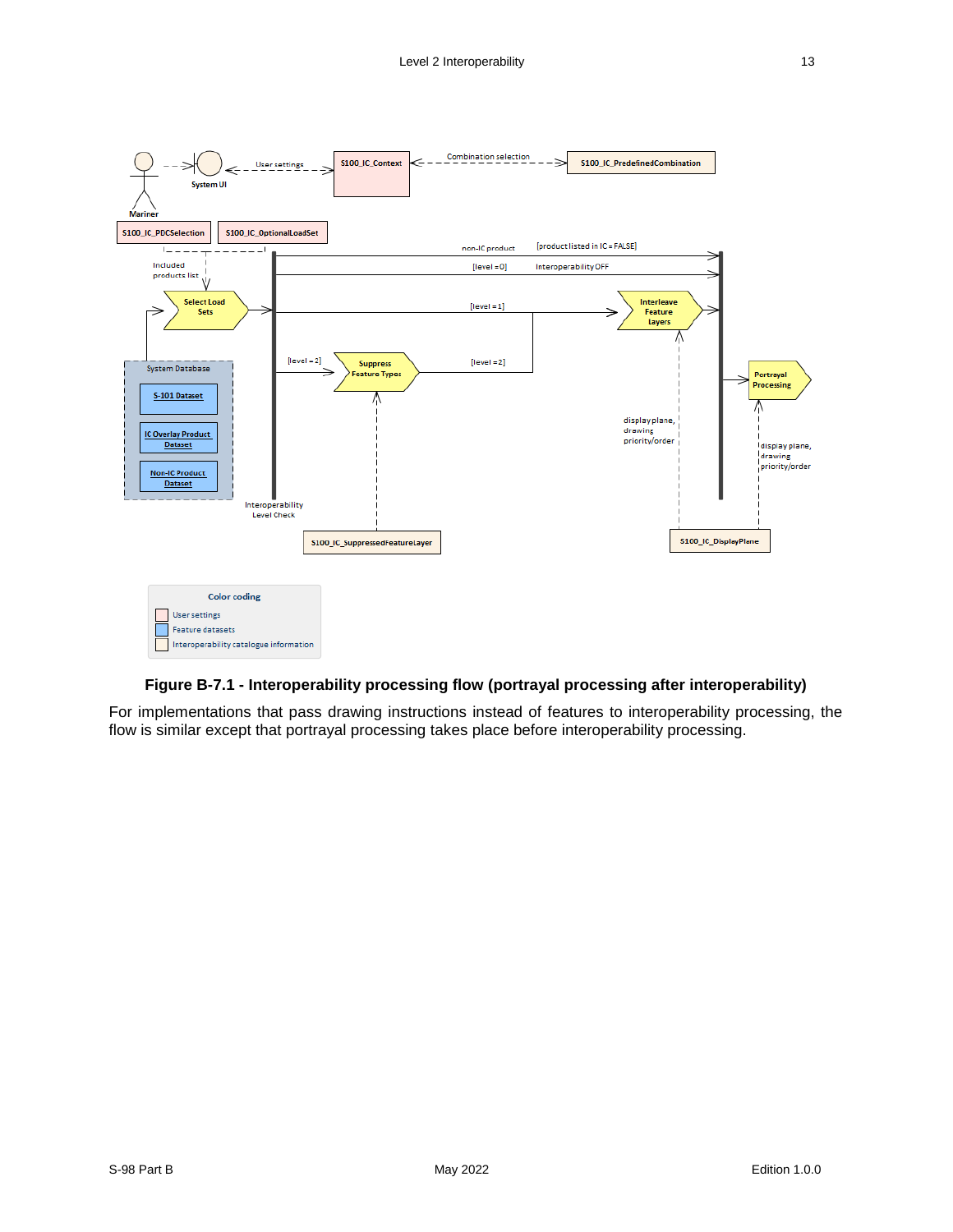

## **Figure B-7.2 - Interoperability processing (drawing instructions generated before interoperability processing)**

| <b>Stage</b>                        | <b>Description</b>                                                          | Level | <b>IC</b> information                                                                                                                                                | <b>Context information</b>                                        | <b>Remarks</b>                                                                            |
|-------------------------------------|-----------------------------------------------------------------------------|-------|----------------------------------------------------------------------------------------------------------------------------------------------------------------------|-------------------------------------------------------------------|-------------------------------------------------------------------------------------------|
| Select Load<br>Sets                 | Select data<br>products to be<br>loaded                                     | All   | Level 1: User adds data<br>products to display<br>individually<br>Level 2: Included product<br>list from S100 IC<br>PredefinedCombination.<br><i>includedProduct</i> | Level 1: None<br>Level 2: User-selected<br>predefined combination | Information &<br>functionality<br>depends on<br>whether user<br>selects Level<br>1 or $2$ |
| Portrayal<br>Processing             | Ordinary S-<br>100 portrayal<br>processing                                  | All   | display planes                                                                                                                                                       |                                                                   | Except final<br>display<br>processing /<br>rendering                                      |
| Interleave<br>Feature<br>Layers     | Assign display<br>plane and<br>drawing order<br>to feature<br>data          | 1, 2  | S100_IC_DisplayPlane                                                                                                                                                 |                                                                   |                                                                                           |
| <b>Suppress</b><br>Feature<br>Types | Suppress all<br>instances of a<br>specified<br>feature type in<br>a product | 2     | S100_IC_Suppressed<br>FeatureLayer                                                                                                                                   |                                                                   |                                                                                           |
| Rendering                           | Display<br>processing                                                       | All   | S100_IC_DisplayPlane                                                                                                                                                 |                                                                   |                                                                                           |

**Table B-7.1 - Stages in Level 2 interoperability processing**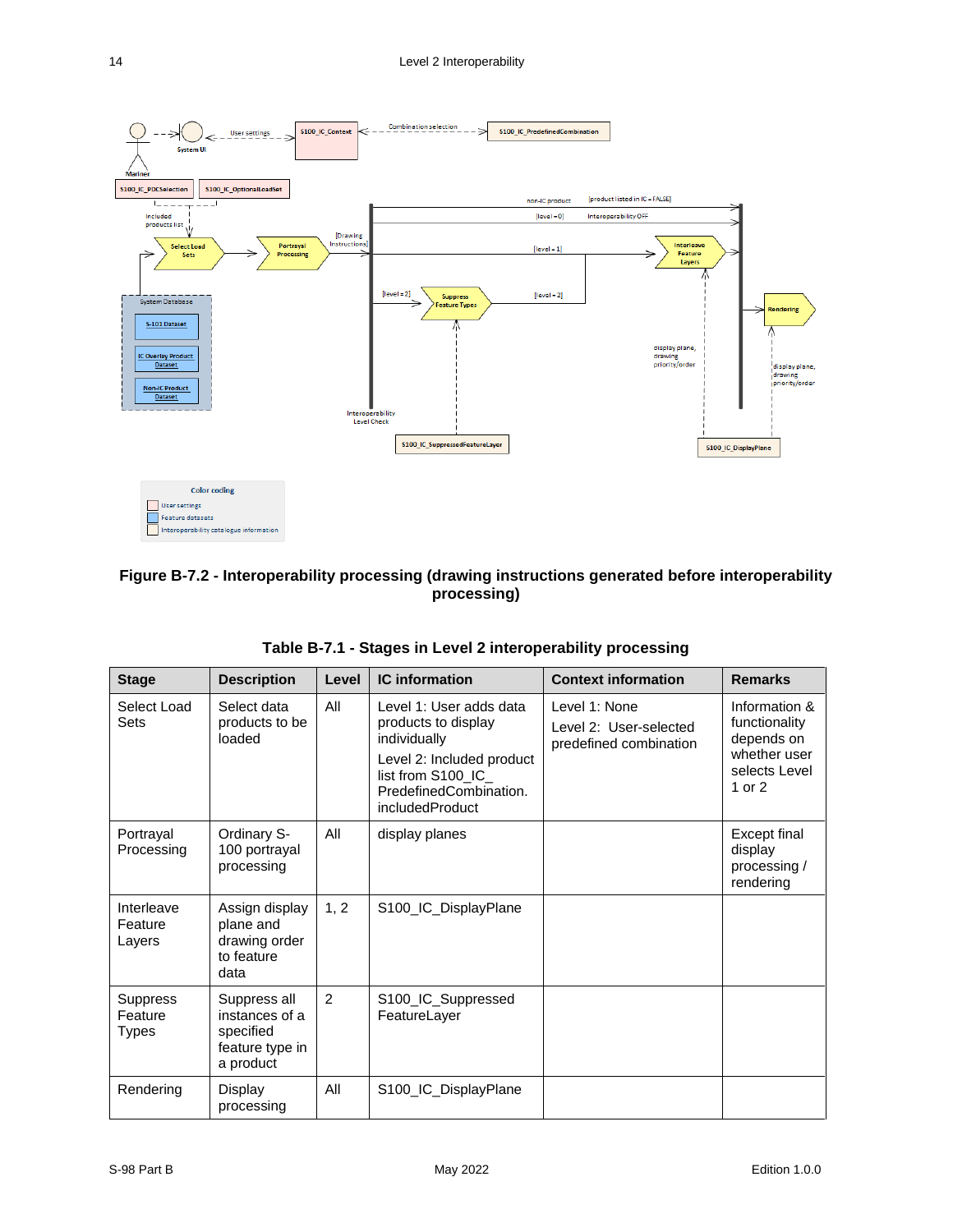## <span id="page-20-0"></span>**B-8 Normative Implementation Guidance**

There is no level-specific normative implementation guidance in this Edition of S-98. See clause 17 of the "S-98 – Main" document for implementation guidance that applies to all Levels.

## <span id="page-20-1"></span>**B-9 Feature Catalogue**

Level 2 does not define Feature Catalogues.

## <span id="page-20-2"></span>**B-10 Portrayal Catalogue**

Level 2 does not define Portrayal Catalogues.